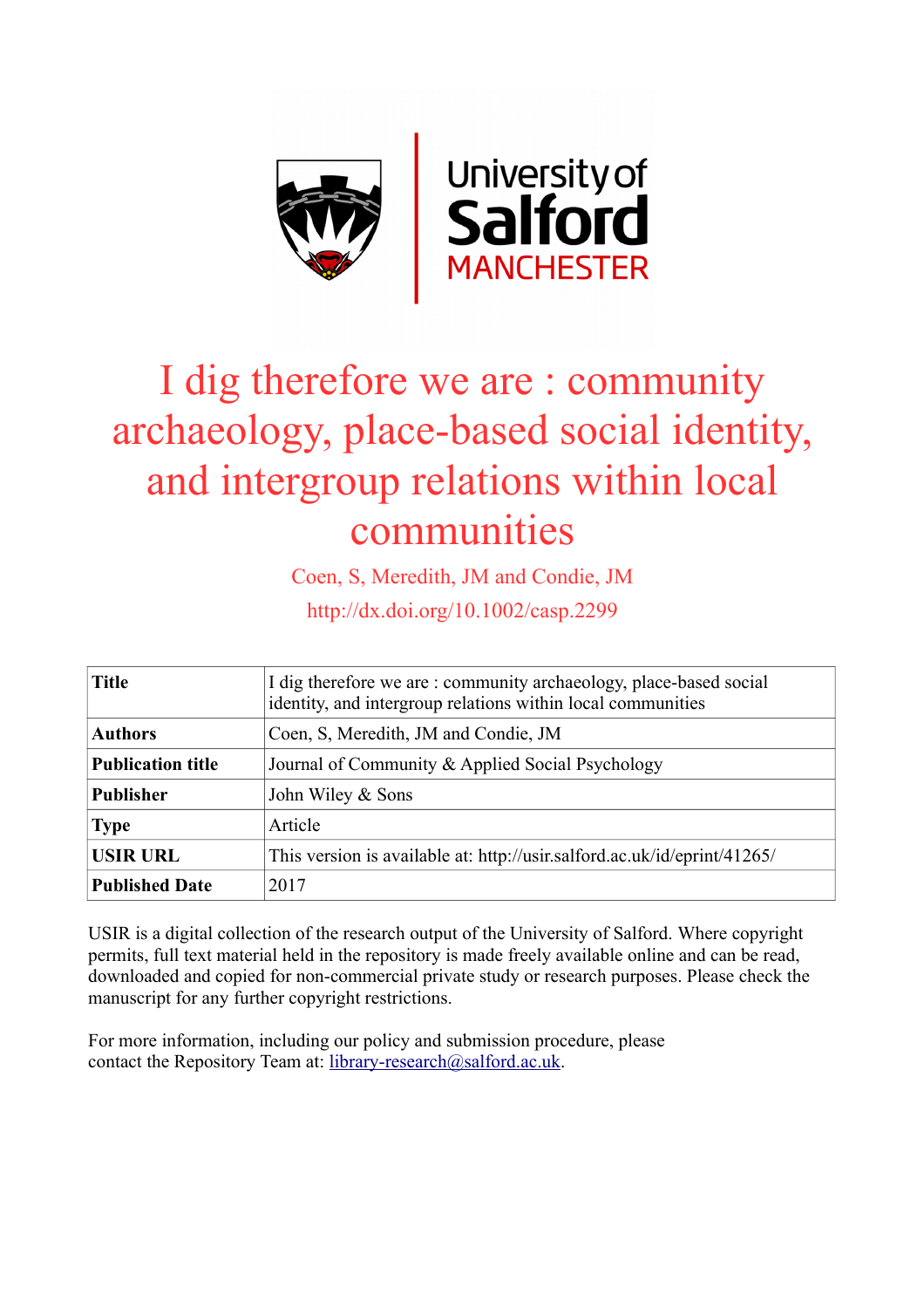**I dig therefore we are: community archaeology, place-based social identity, and intergroup relations within local communities** 

## **Abstract**

*Community involvement in archaeological digs aims to reconnect people with the history and heritage of where they live. This paper applies social psychological theories to understand how community archaeological projects create opportunities for place-based social identity and positive inter-group relations. Focus groups were conducted across five areas of Greater Manchester (UK) with 24 participants who volunteered for Dig Greater Manchester, a community archaeology initiative. The focus groups aimed to understand how experiences of participating in digs and exploring local heritage modified, strengthened or initiated identification with place and community; thus moving from individual levels to social levels of identity. The findings offer insight as to the ways in which people make sense of their own and others' – place-based social identities as a result of participating in community archaeological digs.*

**Keywords:** community archaeology; place identity; intergroup relations; heritage; community cohesion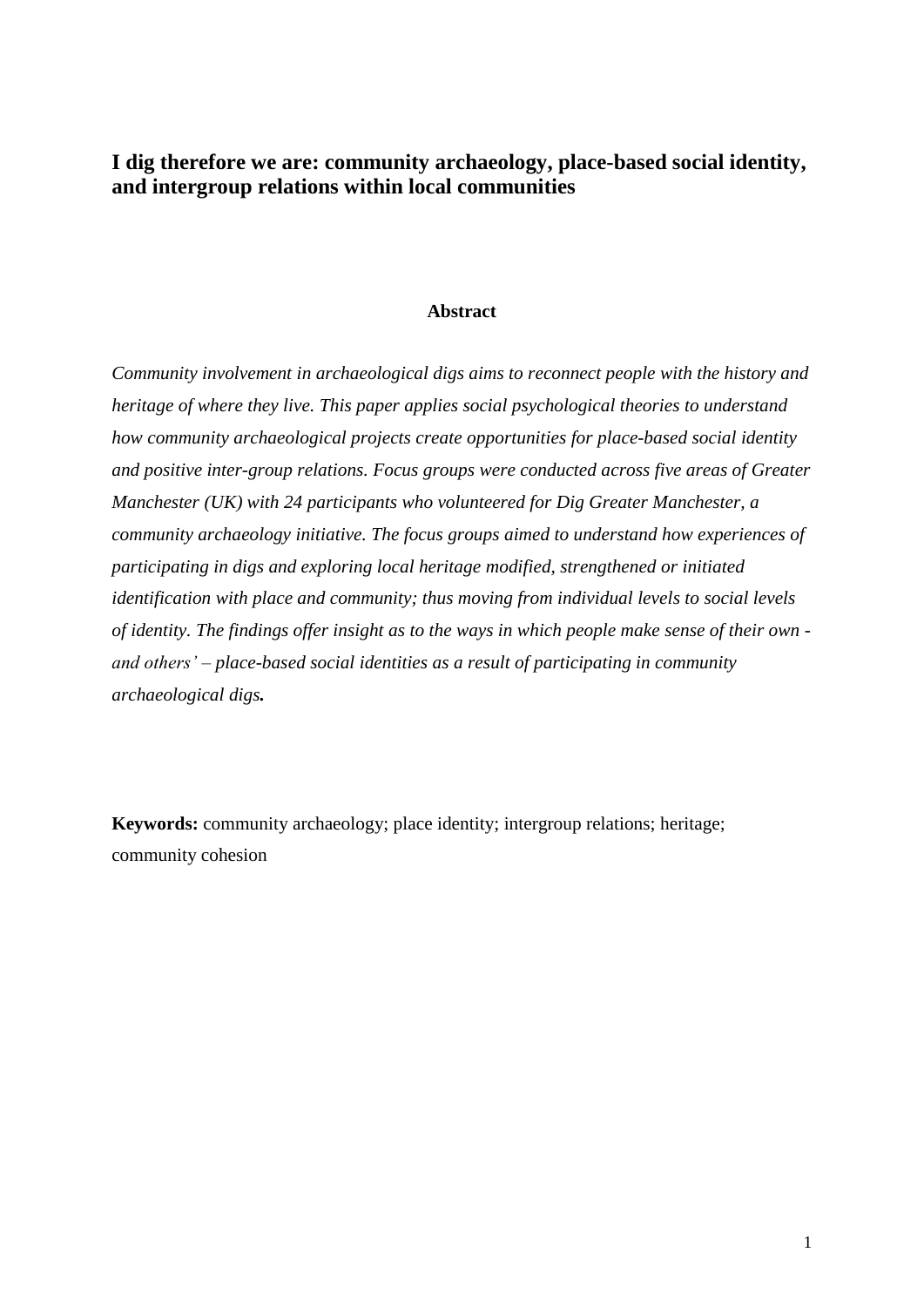# **1. Introduction**

The construct of place identity has developed within the literature on self and identity under the assumption that 'who we are' extends to, and is embedded within, the physical environments in which we live, work, and play. From this perspective, in a landmark paper on place identity, Proshansky, Fabian and Kaminoff (1983) define place identity as 'a substructure of the self-identity of the person consisting of, broadly conceived, cognitions about the physical world in which the individual lives' (p. 59). For Proshansky, Fabian and Kaminoff 'at the core of such physical environment-related cognitions is the 'environmental past' of the person; a past consisting of places, spaces and their properties which have served instrumentally in the satisfaction of the person's biological, psychological, social, and cultural needs' (p. 59). The past in this case refers to the history of an individual's person-place relations, but other authors have extended this to encapsulate the historical past of place, its heritage (e.g. Graham, Mason and Newman, 2009).

Within psychology, engagement with the local environment and its history has mostly been studied in terms of pro-social effects at an individual level. Indeed, Dixon and Durrheim (2000) argue that the majority of place identity research has paid little or no attention to the 'collective nature of the relations between persons, identities and material settings' (p. 29). Relatedly, engagement with the local environment has been explored in terms of its role in fostering place attachment (e.g. Manzo & Perkins, 2006), defined as 'the bonding of people to places' (Low & Altman, 1992, p. 2). However, whilst past research has shown that 'historical sites create a sense of continuity with the past, embody the group traditions, and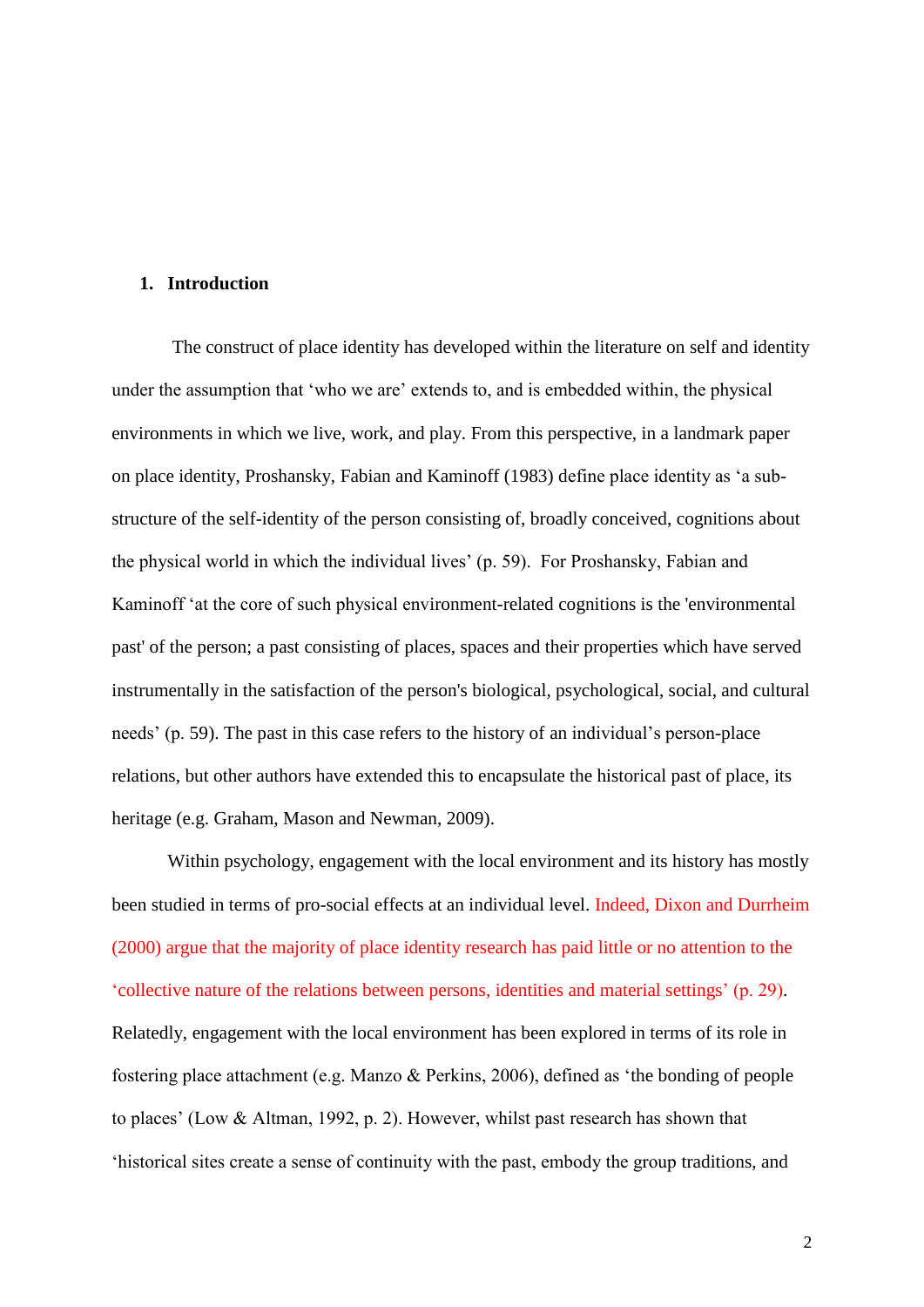facilitate place attachment' (Lewicka, 2008, p. 211), the majority of studies on attachment have focused on contemporary, rather than historical, aspects of the environment.

Moreover, the literature suggests that the local environment can be seen as an embodied form of a group's traditions, a physical expression of the group's culture and way of life (e.g. Osborne, 2001). The physical environment not only expresses and constructs one's individual level identity, but also the identity of a social group, or a community. We argue that if people construct – and dynamically change - their personal identities on the basis of the places they live in and the practices they engage in within those places, the same holds also for collective identities. In other words, places not only contribute to shaping the answer to the question 'Who am I?', but also help constructing an idea of 'Who we are' (see, e.g. Ashmore & Knapp, 1999).

# **Place-Based Social Identities**

Scholars have recognised the connection between place and social identity. For example, Bonaiuto, Breakwell and Cano (1996) showed how identity processes play an important role in predicting attitudes towards the local environment. While the direction of the relationship here is inverted (thus it is social identity predicting environmental attitudes), the evidence suggests that the physical environment is incorporated in one's own social identity. Evidence of the importance of place in constructing social identities is provided by Di Masso, Dixon and Pol (2011), who combined newspaper analysis and interview data to illustrate how communities discursively construct – and assign meanings to – places as part of their identity work in conflict situations.

The idea of place-based social identities (*identitad social especial)* was proposed by Valera and Pol (1994) as an extension of urban social identity (*identitad social urbana,)*. Valera and Pol explain how the theoretical work in social psychology concerning social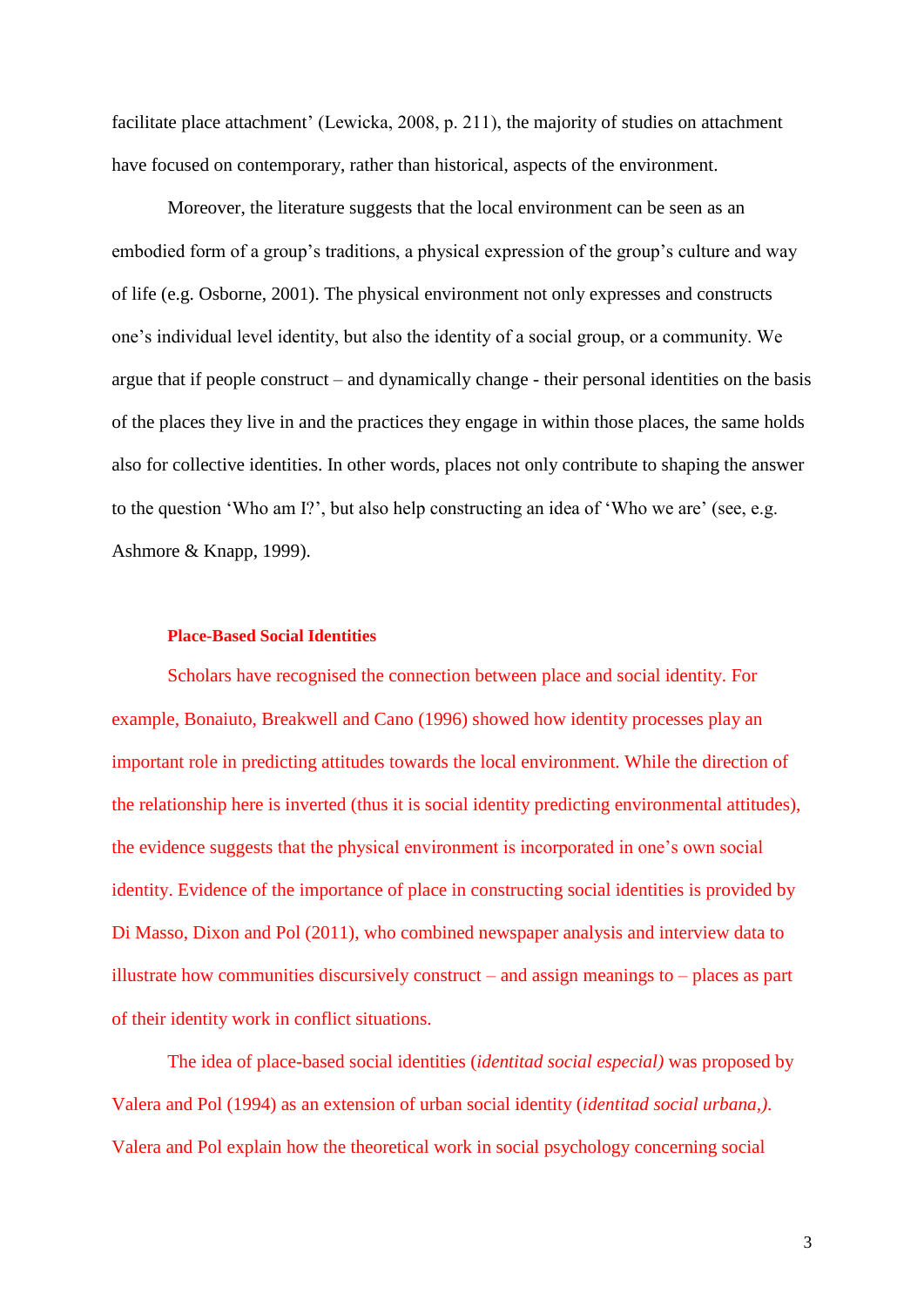identity has often ignored the fact that the physical environment constitutes, itself, a source of social identity. The authors argue, for example, that information about the origin and whereabouts of an individual constitute a social category we use to inform our interactions with them and that the individuals themselves use as an element of their identity.

Our study takes this a step further by examining whether physically engaging with the environment (and its history) through community archaeology informs social identities rooted in place.

While most of the studies examining the relationship between heritage and place identity have been conducted in contexts where the individual engages with the environment when membership of the local community (i.e. collective identity) is not salient (see Twigger-Ross & Uzzell, 1996, for a review), participating in community archaeological excavations with other volunteers from the local area should facilitate the emergence and/or salience of a group-based place identity. Participating in community based initiatives aimed at rediscovering heritage sites may constitute a bridge between the past and the future, as well as a bridge between 'me' and 'us'. It is therefore possible that learning about the past while participating in archaeological digs, volunteers would bring their historical group-based identities into their present practices, while sharing this experience with fellow community members. As a consequence, one could expect the emergence or reinforcement of *placebased social identities*, where beliefs and feelings about the local community are rooted in the places and spaces people inhabit. Importantly, Valera and Pol (1994) stress how urban social identities are characterised by the same socio-psychological processes as other, more traditional, social identities. As a consequence of the emergence of place-based social identities, we would therefore also expect to observe group processes at play when volunteers interact with each other and with other community members.

4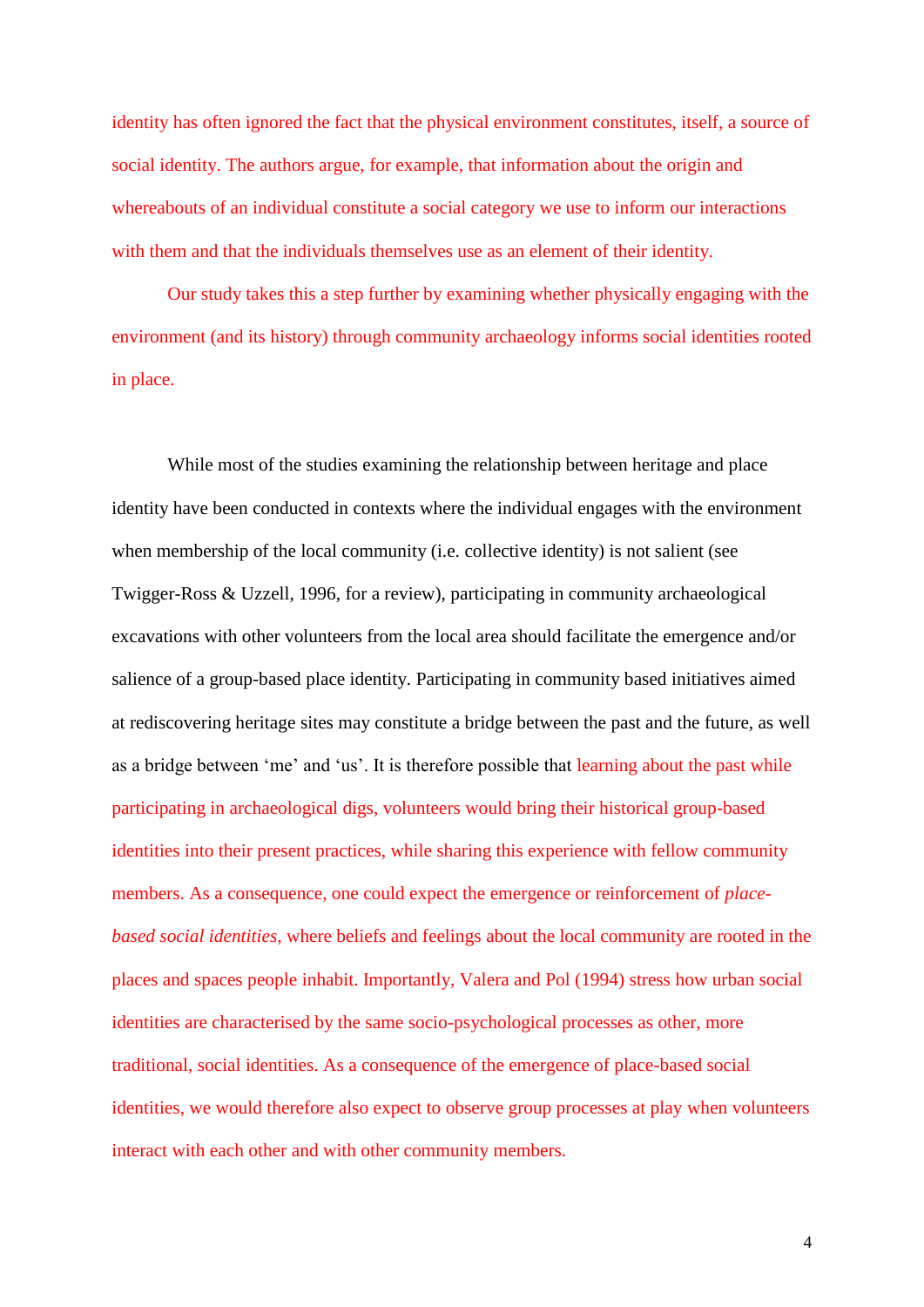To summarise, our study aimed to explore identity processes involved in participation in community-based archaeological initiatives. In particular, we were interested in whether and how the participation in the dig had an impact on the volunteers' identification with, and attachment to, the local area and community.

## **1. Method**

# **2.1 Study Context**

The Dig Greater Manchester initiative is a four-year project run by the Centre for Applied Archaeology (CFAA) at the University of Salford (UK) and the Association of Greater Manchester Authorities (UK). It encourages local communities to get involved with the history and heritage of their locale in a 'hands on' way. By inviting members of the community to actively participate in an archaeological excavation in their local areas, Dig Greater Manchester presents a unique opportunity to explore the role of community-based initiatives in fostering a identification with local community through an exploration of their shared history and heritage**.**

# **2.2 Research Design**

Five focus groups were carried out in different dig locations: Radcliffe, Manchester, Salford, Stockport and Chadderton. Focus groups were held, where possible, in community spaces in the area where the digs had taken place to facilitate local participation. As the aim of the research was to understand a group of people's views on their local areas, focus groups were an appropriate method to generate group discussion. In addition, as the individuals participating in the focus groups already had shared experiences of dig participation, participants could use that common experience to foster discussion. In this sense, focus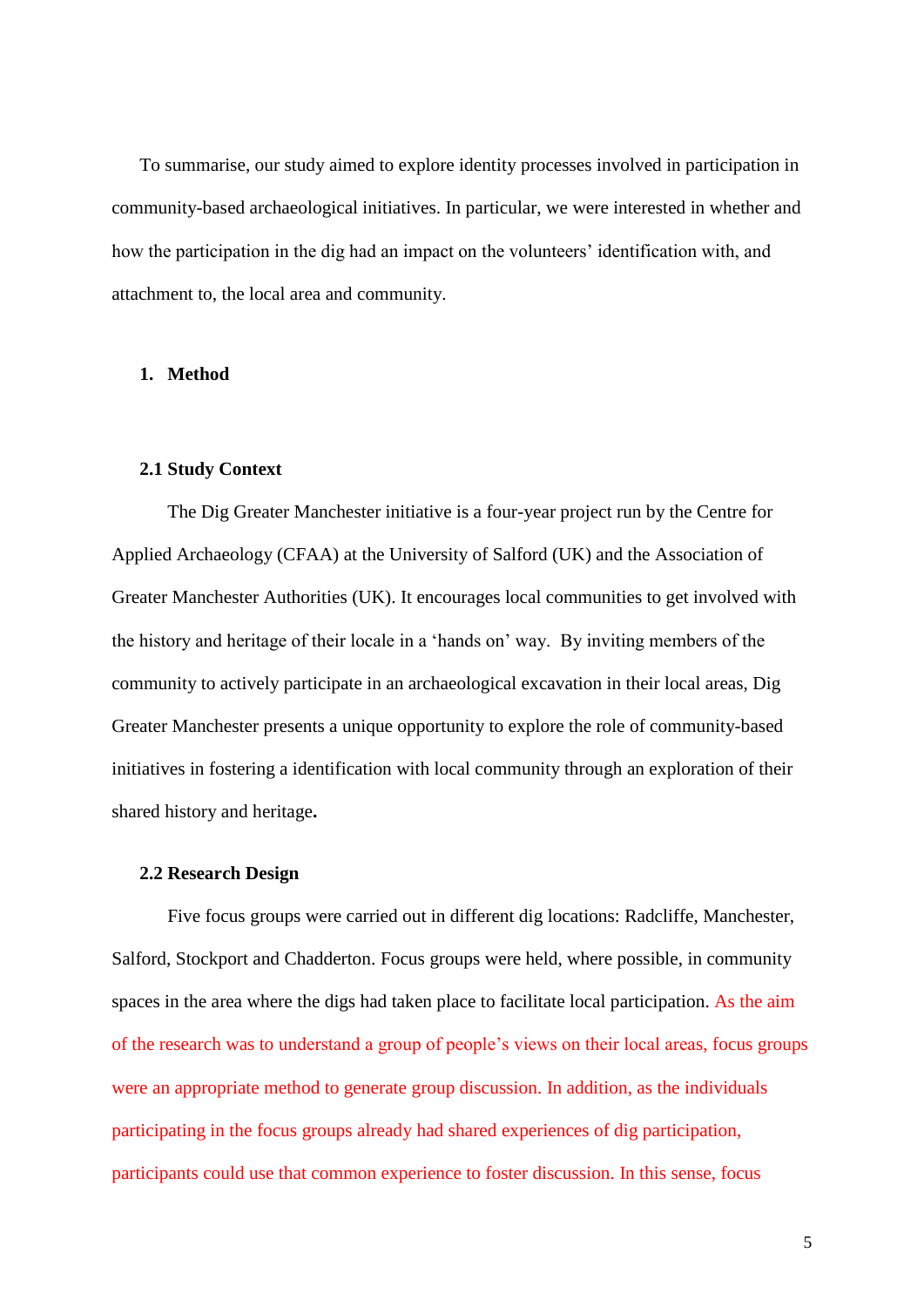groups encouraged a more 'naturalistic' conversation (Braun & Clarke, 2013). A topic guide was designed to guide the focus groups through the use of open questions (Arthur & Nazroo, 2003; Krueger, 2009). Focus groups lasted between 50-60 minutes; they were audiorecorded, transcribed verbatim and anonymised for data analysis. The research adhered to the British Psychological Society's (2009) Guidelines for Research in Psychology.

#### **2.3 Participants**

Participants were recruited via the University's database of Dig Greater Manchester volunteers and CFAA organised events such as workshops and open days. Twenty-four participants took part in one of five focus groups. Participants were selected to reflect the range of ages and occupational statuses and to ensure that the sample included participants of both genders.

[please insert Table 1 about here]

#### **2.4 Data analysis**

Data were analysed using a qualitative thematic analysis, following the procedure proposed by Braun and Clarke (2006). The thematic analysis was theoretically driven, thus the analysis focused on aspects of the conversations pertaining to the topics of interest. Analysis identified both semantic and latent meanings and processes underlying the content (Hsieh and Shannon, 2005). The researchers read the whole sample of transcripts repeatedly and identified themes which appeared to address the topics recurring in the focus groups and which were related to the key research questions. The head researcher then identified broader themes in which the set of sub-themes could fit. The researchers then re-coded the data on the basis of the agreed coding scheme. Ambiguous comments were discussed among coders, as were further suggestions for refining the coding scheme. A final coding scheme was then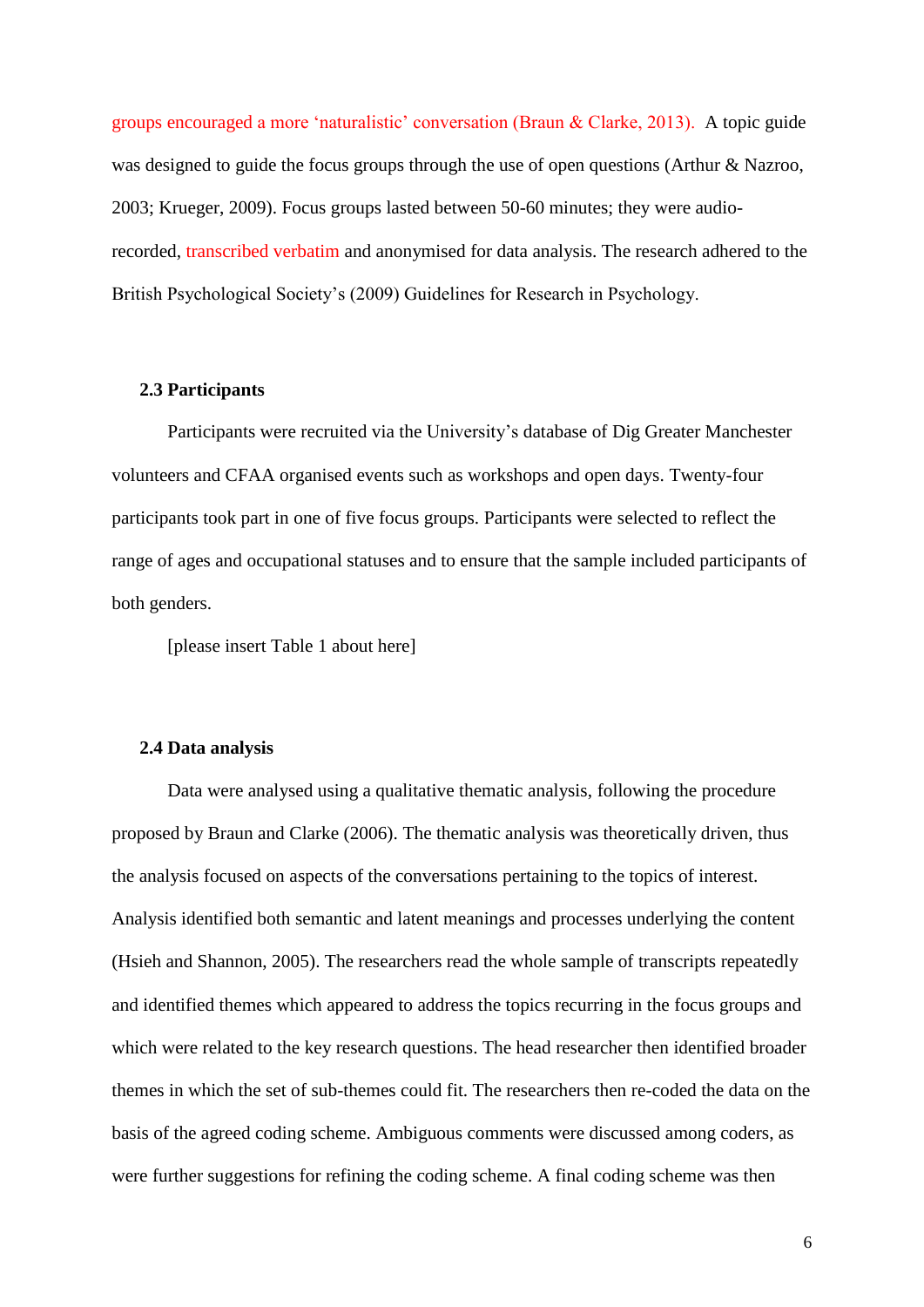agreed, and coders re-coded the data on that basis. This led to the identification of a set of inclusive categories into which participants' comments were then coded. The analysis takes a critical realist stance (Clarke, Braun & Hayfield, 2015), and as such aims to identify, through the language used by participants, the concepts and ideas that underpin the explicit content of the interviews.

## **2. Analysis**

The analysis focuses on common themes identified in the data that highlight issues surrounding the development of place-based social identities and the emergence of groupbased processes in participants' experiences of dig participation. The first section addresses the process of establishing a group-based place identity; moving from 'I' to 'we'. The second section reports the social identity and group-based processes that were identified, where dig participation fostered positive interactions among members of local communities. Figure 1 summarises the themes and the sub-themes identified.

[Insert Figure 1 about here]

#### **2.1 Defining and evaluating membership - From 'I' to 'we'**

This theme revolves around the process of moving from an individual-level to a group-level place identity. The first sub-theme focuses on the definition and negotiation of belonging to the local area: by exploring the ways in which people articulate their identities as 'locals', the multifaceted aspects of 'localness' of place are explored. The second subtheme examines how participants give importance to their 'home' dig where place identities become particularly evident. The final sub-theme relates to how place identities are made in stories: during digs, participants shared and listened to stories concerning the past of the local area through which, a sense of shared place-based social identity emerged.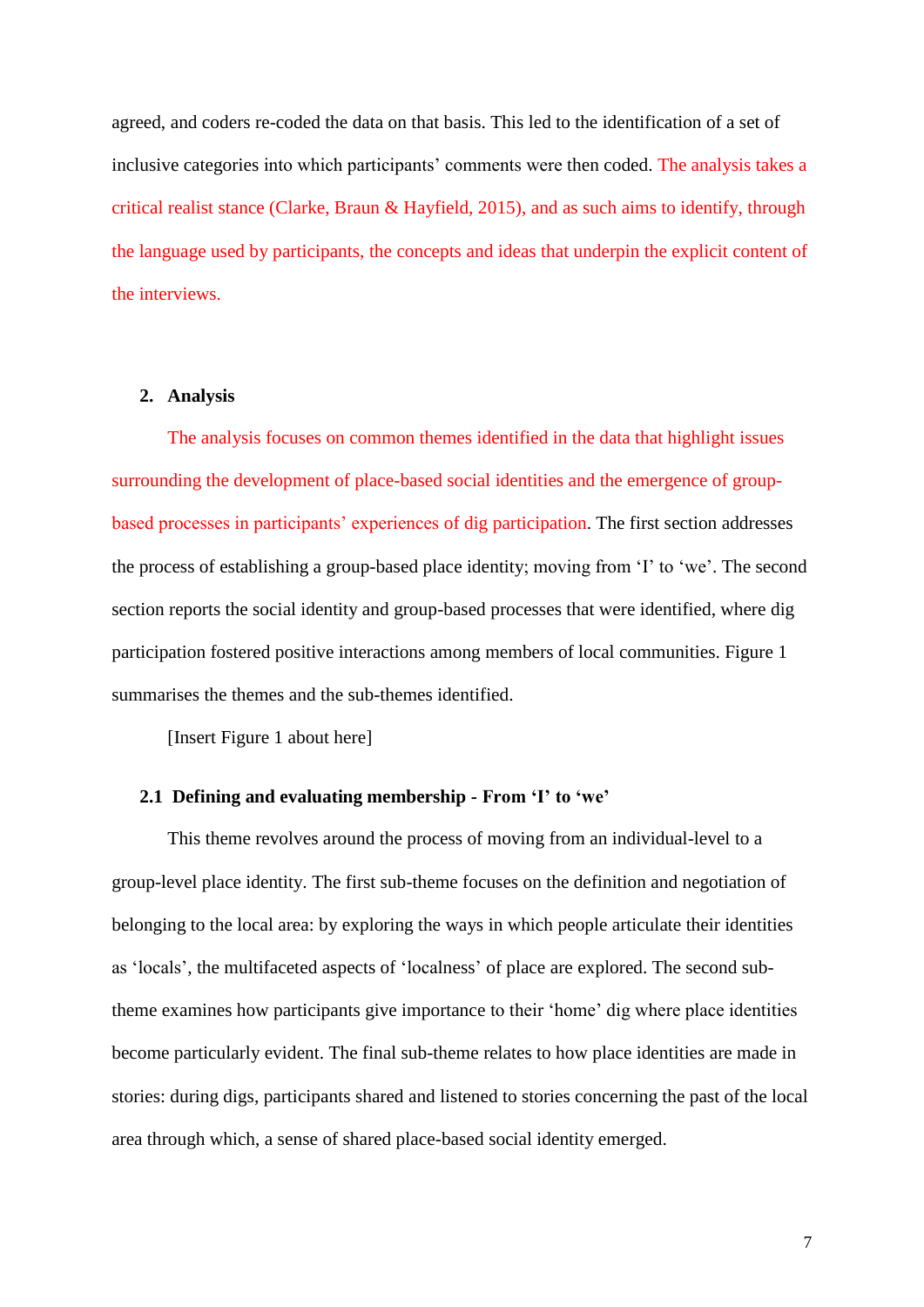# **3.1.1 The complexity of being 'local' to the dig**

As part of the focus group interviews, participants were asked whether they would define themselves as local to the area where the dig was taking place. What it meant to be 'local' varied greatly among participants, which highlights the complexities and contested nature (Dixon & Durrheim, 2000) of 'localness' and place identity.

**CELIA** I was born up the street and lived up the street. I went to the school here. I played here. I had this in my soul. It's through me like Blackpool rock. It's written through me. I was taught from knee high to a grasshopper that this is the centre of the universe. (LAUGHS) It is so old. This area is so old. I've had it sort of—I've had it drummed into me from being young that this is an exceptional area.

Celia portrays being 'local' as a deep-rooted connection to place, which is not only

based on being 'born and bred' but on experiences; in other words, upon history. When place

is portrayed as identity (e.g. 'it's written through me'), Celia belongs there. Furthermore, the

longevity of the area's history gives a special status to place, which in turn enables Celia to

claim a positive place identity. Celia's account of being 'local' is reinforced by Maddie's

struggle to achieve a 'local' status (see below) due to being from elsewhere:

**MADDIE:** I obviously didn't grow up in England. I grew up in [foreign country] and I think, when I think about it, yes, I might be local, because I live here in Salford. But there is another thing that you've got to think about and that's that home feeling like, this is where my roots are. This is where my ancestors lived. This is—I had that thing with [foreign country] and I unfortunately don't have it with Salford. I met a lot of people who did and a lot of people who walked past the fences and asked so many questions and in that way I would say, no, I'm not local to the area, because I don't have that' **INT**: How would you describe yourself towards the area? **MADDIE:** I live here. I'm getting to know the area and I'm getting to know the history of the area, which is great. But unfortunately not local. **CINDY:**But Manchester and Salford are cities of incomers. I'm an incomer. You are an incomer **JOHN:** I was born in [foreign country] and I came in in the early 60s. That

generation after Wind Rush, when they were bringing folks in from the Commonwealth, because so many people had died in the Second World War. So my parents, we came up here from [foreign country]. Back then it was still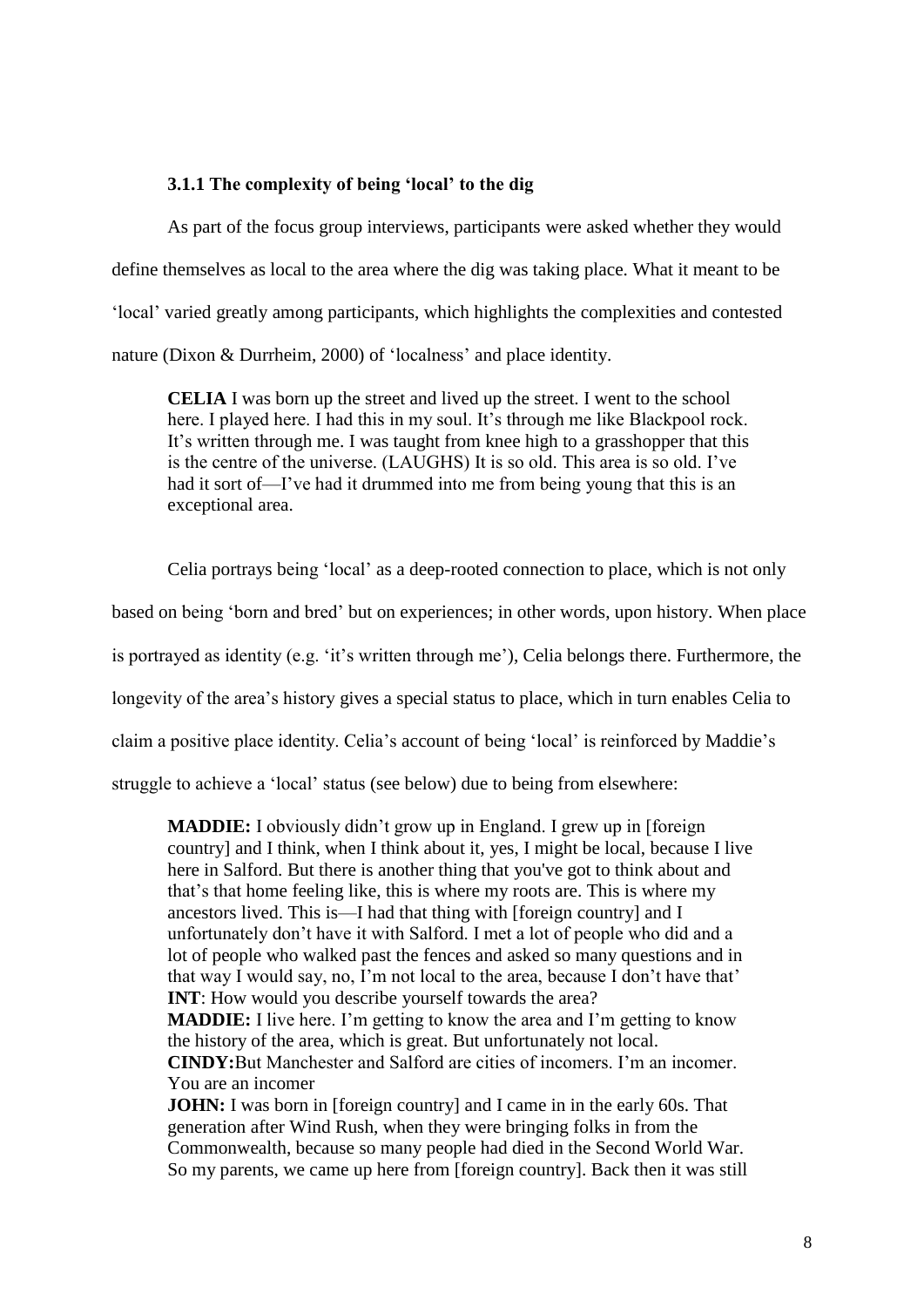obviously part of the empire. So yes, I've grown up and so I started my education out on the island and completed it here. But I've lived in the Manchester area pretty much all the time I've been here some 50 odd years. It's been, it's home.

The extract shows how those who are not 'born and bred' work harder for their right to belong as 'locals'. In other words, as Dixon and Durrheim (2000) note, identities, including those of being 'local', are not simply cognitive entities but rather are constructed through the language that participants use. Thus, we see that when Maddie seems uncertain that she 'might be local', Cindy provides a strategy for belonging by categorising the local area as 'cities of incomers'. In doing so, she claims 'localness' for herself and Maddie. Therefore, place identities here are collectively made and remade in talk (Dixon & Durrheim, 2000; Di Masso, Dixon & Pol, 2011). Similarly, John – another incomer – calls the area 'home' based on his long residence in place and the historical migration patterns that influenced his being there.

To summarise, the complexity of defining one's identity in relation to a place depends how each individual interprets 'belonging'. Participants were aware that 'being local' entails a deep-rooted sense of belonging to place, a connection that goes back generations. Yet in the absence of generational connections, others can define themselves as 'local' through alternative representations of place (as a place of incomers) or by portraying 'localness' as something that can be gained over time. The importance of time for place identity was effectively illustrated by Lalli (1988), who demonstrated how residents of an urban area who were born there identified more with the area on average when compared to people who were born elsewhere. This difference however decreased with increasing length of residence, until it became insignificant after decades. Likewise, Valera and Pol (1994) stress the necessity of considering the 'historical and temporal dimension when studying the relationship between individuals and their surroundings' (p. 20, author translation). In the extract above, participants find 'shortcuts' to claim they belong in the absence of time.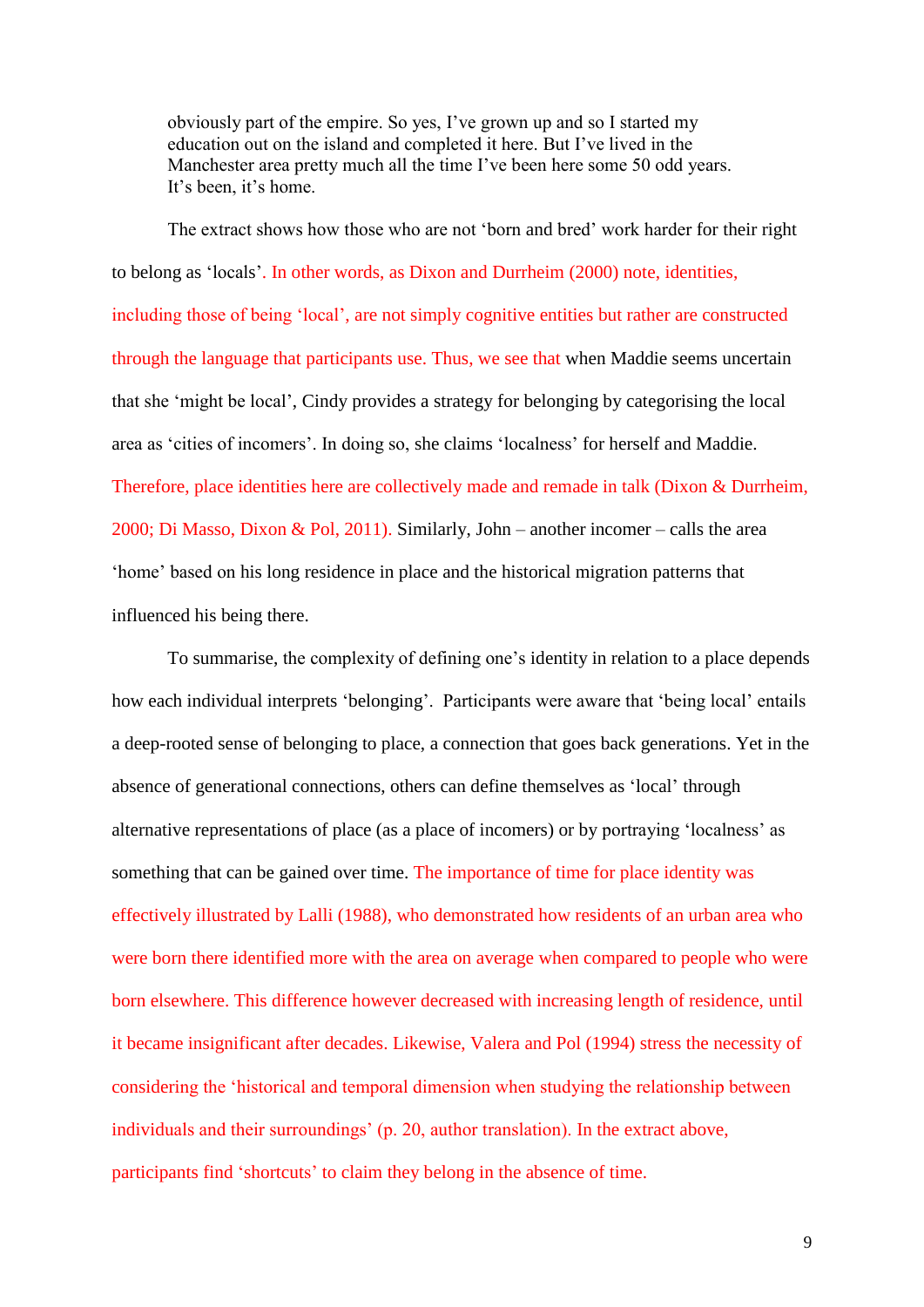# **3.1.2 The 'Home Dig'**

Most participants took part in several digs organised by Dig Greater Manchester.

Nonetheless, whether by birth or by 'adoption', participants could identify a 'local' or 'home

dig' i.e. the dig in closest proximity to their place of residence. The following extract

illustrates that the complexities around claiming 'localness' continue here in the identification

of a 'home dig':

**INT:** When you were doing it [the dig], did you see yourself as a local to the area, really?

**DAVE**: Yes, I would say, I'm from Manchester and I'm Mancunian. I was quite surprised with how close it [the dig] was to the city centre. I got the bus out of the city centre. I was looking for like, I always am. Before I go on a dig, because like some places are a bit further away, I'd always Google map and look for a landmark to look for the bus stop and stuff. I was quite surprised how close it was just leaving—I think it was off Deansgate. I would describe myself local. I'm from Tameside and that's the next dig in March. That is my local one.

**INT**: You do think of yourself as local.

**DAVE** It's all the same, it's Greater Manchester.

**INT** What about yourself?

**MARILYN** I'm a bit like DAVE. I live in Chorlton so my home dig, if you like would be Hulme. I've dug on many of the digs. I used to live next door to Bewell Hill Park and so that was a particular interest**[…..]**

**INT** When you were digging on the Manchester and that, did you think of yourself as local?

**MARILYN** Absolutely, yes. I live two miles away from that dig. It was really my home dig and it was very important to me that I dug in that one.

**INT** Why was it important that you dug in your home one?

**MARILYN** It's a connection with where I live and the history of where I live. Although I wasn't born and bred in Manchester, I've been in the area since the 70s.

Dave navigates locality by adopting a superordinate category ('It's all the same, it's

Greater Manchester') yet simultaneously identifies two local 'home digs', one close to his

current residence and one where he considers himself to be from (Tameside). The 'born and

bred' narrative plays out here as his place of birth makes another dig local to him. Marilyn

further cements the concept of a 'home dig' by taking a 'particular interest' in the dig located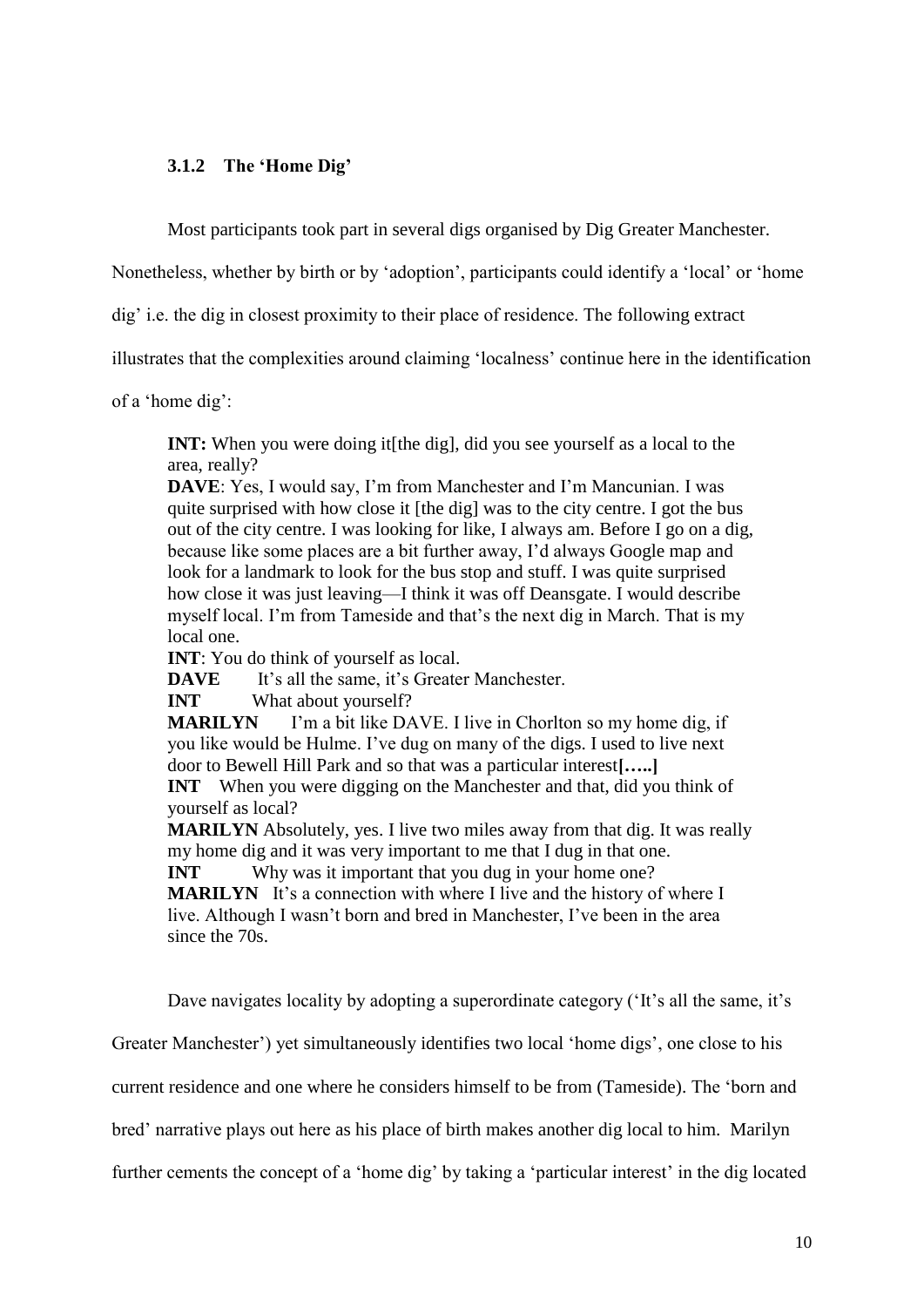where she has lived for a long time, although notably, she was not 'born and bred' there. Indeed, participating in the dig offers a 'way in' for those from elsewhere:

**ANDREW:** We moved here about ten years ago, but I've been a constantly moving person. I moved to America. I moved to Scotland. I've been going all over the place. When I came onto this dig I was like, right, and noticed the Tower once in passing, but never actually had the time to come and have a look at it. In doing so I was like, oh, actually did the dig in the Tower with you. It was like oh. It was quite interesting. [Another volunteer] told me all about the history and stuff. Another one saying, when you meet people on the digs, learn about my own local history was quite interesting.

For Andrew, dig participation offered a sense of ownership to place ('my own local history'), as if the interactions with locals - who shared with him knowledge and awareness of the historical roots of the area - would allow him to belong there. Andrew makes sense of his interest in local history and participation in local digs by contrasting with his previously 'moving' lifestyle. As he has lived in his current locale for around a decade, history and heritage become more salient to him given his increased permanency in place over time (e.g. Lalli, 1988). This excerpt also indicates relations between people, and the local heritage stories that they share with one another are a vehicle through which 'localness' and placebased social identities are made and claimed (Dixon & Durrheim, 2000).

# **3.1.3 The importance of stories**

Volunteers reported frequently sharing memories and listening to others' stories about the local area during the excavations, which created 'social memories' of the history of place. Through storytelling, volunteers developed strong connections not only to the place but also to the local community:

**JO** You find that on a lot of the digs though, you find some members of the like older generation or a different generation to yourself, they do actually remember it. Even if they only just remember 'oh there used to be some walls in them bushes I wonder what they were' and you do get that sort of social memory coming out, they'll say 'Oh we used to go collecting conkers up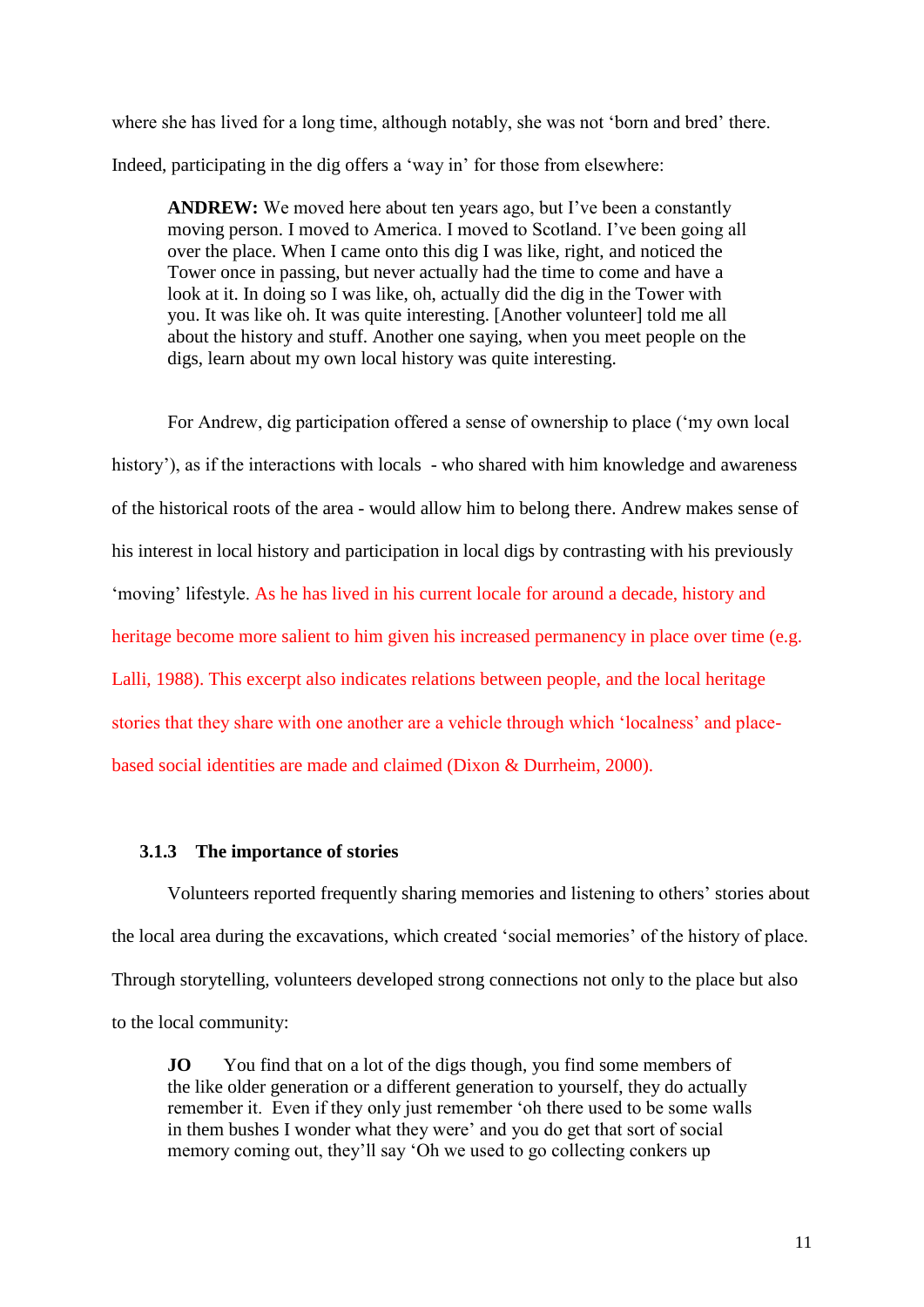there' or 'we used to play up there' and so that sorts of brings it to light in a sort of different facet as well.

**JOHN** [...] there is sharing very intimate part of their lives and they are telling you about people that you've never met. They are talking about the lives of three or four generations ago and as you say, that, inevitably brings a closeness that wasn't a deeper intimacy to relationships that were maybe at arm's length before. And fascinating, as I said earlier, watching people talking who you've never spoken to each other before, yet they live in the same street and so on. Definitely you were getting what I would call a closer intimacy into, with the folks around, because people were now sharing parts of their lives with you*.* 

Digs made conversations about the history of place more possible, which appears

particularly important for people from older generations. John's repeated use of 'intimacy'

portrays how the sharing of stories were meaningful acts, allowing for a sense of closeness to

grow within the community. Through sharing stories, practices, and physical spaces, shared

social identities emerged for participants:

**CELIA** [talking about how the dig has impacted her view of the local community] I did meet more locals, just being around and doing the research as well as the digging. I found that, without exception, they were all interested in the area, in the history of the area and that they all had a nugget of information to pass on. The one thing that really struck home to me this dig was that this park what I've always held in a high place because it's a lovely park, really is the centre of this community. This is really a meeting place for lots of different minds and not bodies, minds. They all have an association with sort of within a few miles what I would class as being the local community. They all congregate here for all sorts of reasons. I never really took on board how important this park is. **[…] CELIA** [talking about the experience of digging with others] you can feel, that's my wall. (LAUGHS) and it's not my wall. It's sort of our wall.

Interaction extended beyond the group of volunteers to other locals who were asking about what was going on there. Being in the park, digging and interacting with others, Celia realised the important of that shared local place as the 'centre of the community'. As a consequence, the heritage of place belongs not only to her but also to the whole community. Notably, in talking about experiences of digging with others, Celia hedges a claim of ownership over the wall. However, in doing so Celia moves from using 'my' (an individual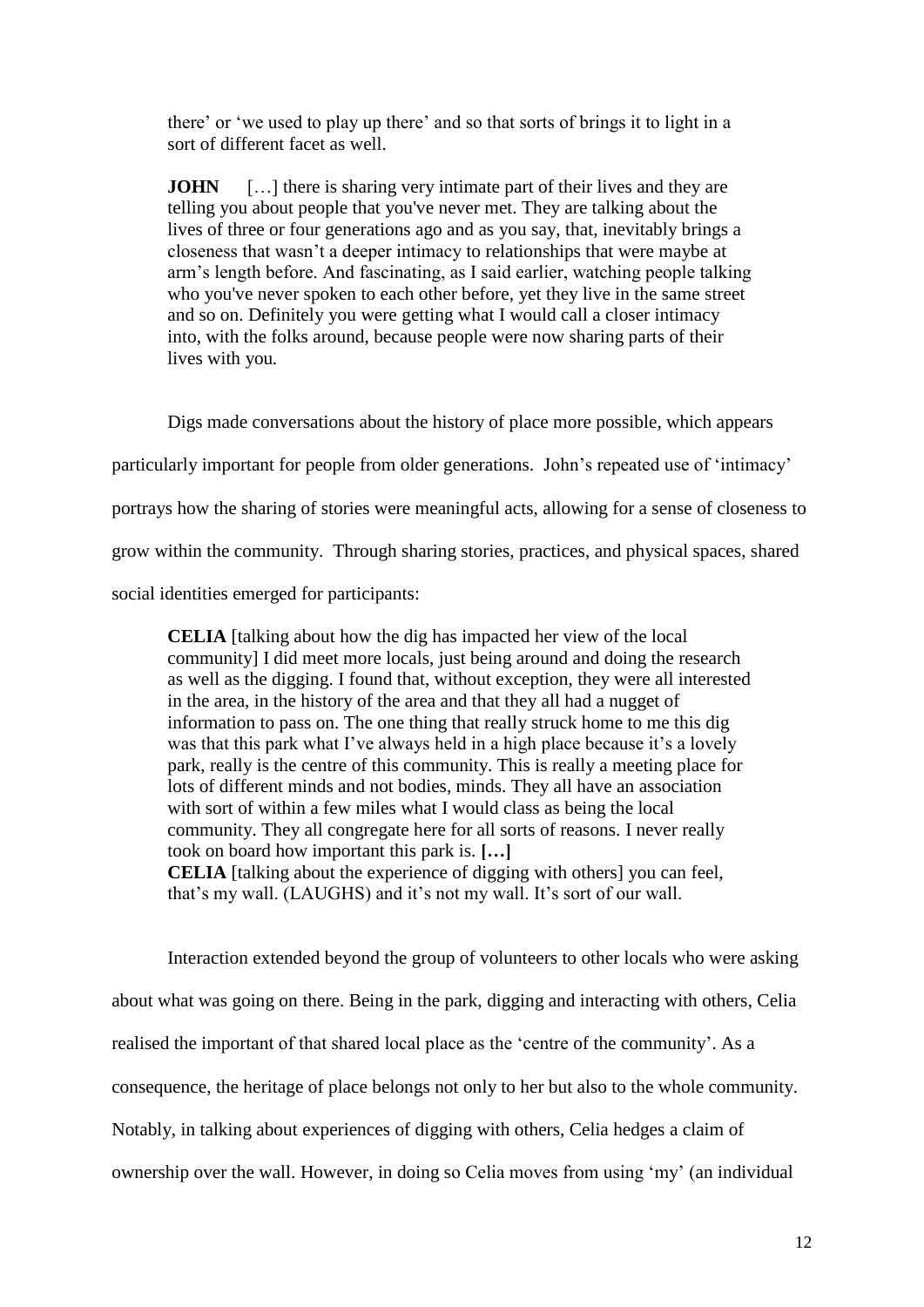level of categorisation) to 'our' (a group level of categorisation).

Participating in community archaeology, especially in the local area, therefore seems to encourage connection to the local area as well as a sense of community and shared place identity. Stories and the interaction with other members of the community offering (and requesting) information played a key role in this process. The notion that storytelling and dialogue can construct place identity, and potentially allow individuals to construct a sense of locatedness is found elsewhere (Dixon & Durrheim, 2000; see also Gutting, 1996; Tuan, 1991) However, what we found in the archaeological digs is that exploring local history and interacting with fellow volunteers as well as members of the community facilitated the emergence of a group-based place identity, and thus moved from 'I' to 'We' in place.

## **2.2 Social Identity in action: intergroup processes**

According to social identity theory (Tajfel & Turner, 1979) the development of a social identity brings to life several inter-group phenomena: by identifying as a member of a certain group, one is almost automatically identifying 'others'. One of the basic processes illustrated by Tajfel and Wilkes (1963) is that categorisation leads to the accentuation of similarities among members of the same categorical groups and of the differences between members of different categories. This process of social comparison is at the basis of most intergroup phenomena explored in group processes (see, e.g. Brown, 2000). Valera and Pol (1994) propose that the same processes underlie place-based social identities. Thus, if participation in digs facilitates or strengthens place-based social identity, it would follow that intergroup phenomena also take place. The following section explores participants' talk around inter-group aspects of participation in local digs, which appears to foster positive intergroup relations in several ways: challenging stereotypes, promoting a common identity, and guaranteeing an optimal level of distinctiveness for local identities of place.

13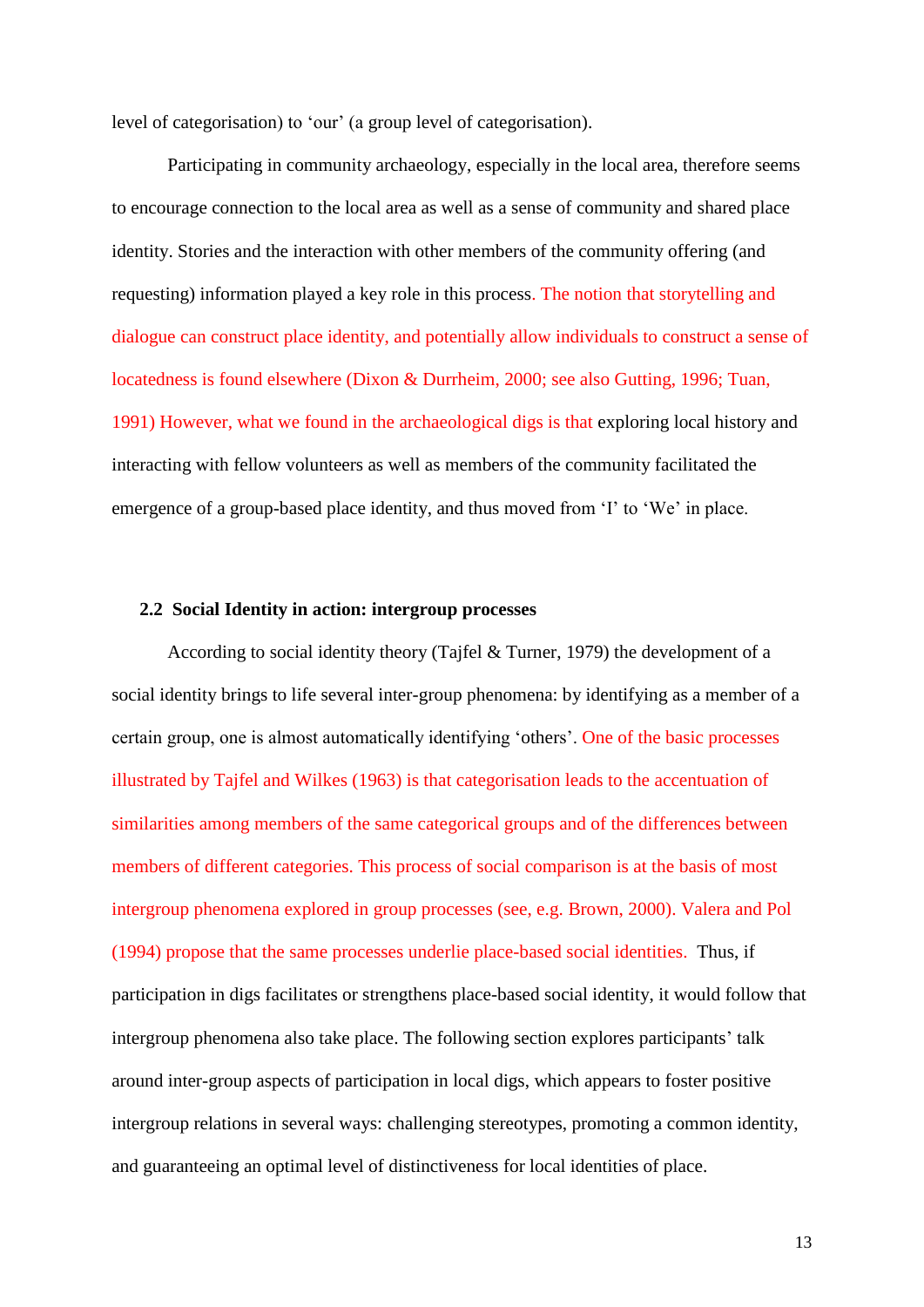# **3.2.1 Reconstructing others' social identities: challenging stereotypes**

Like other types of social identities, place-based social identities are characterised by

sets of stereotypes (see, e.g. Tajfel, 1981). In other words, people sharing a common place-

based identity are believed to share some similar characteristics (Valera and Pol, 1994;

Valera, Guardia and Pol, 1998). Participants reported that digs challenged prevalent

stereotypes associated with certain places through the opportunity to discover new local

'realities'. The following extract concerns Salford, which is historically known as an area of

deprivation with high levels of criminality:

**ANN** I think, the Buile Hill Park one, when Mum and I were in a trench quite close to the fence, some people were walking past on the pathway, it was actually surprising how many people not just stopped but then asked what we were doing but then wanted to know more about what there was there and so we were sort of, well we weren't making things up but we informed them but we felt quite important

**ALL** LAUGH

ANN so it was nice and you know it wasn't just what are you doing and off they'd go it was yes they're actually interested and maybe you know you try not to make stereotypes and maybe sometimes you think oh that is surprising **INT** Do you think you did hold stereotypes of people in that community beforehand?

**ANN** I don't know

To Ann's surprise, local community members were interested in the dig, which

challenged her existing stereotypes of local community members who would not be interested

in heritage of place and archaeological work. Likewise, a stroll to the local pub during a dig

in Radcliffe allowed Andrew to change his mind about the local community there:

**ANDREW** ...[I] found they weren't pompous, rich people round that area. All the footballers live down there. They weren't, actually they were like everyday normal working class people. I was like right, they are not really posh. Can have a pint with them. It did actually change my perspective of like the local community round there—and the pubs.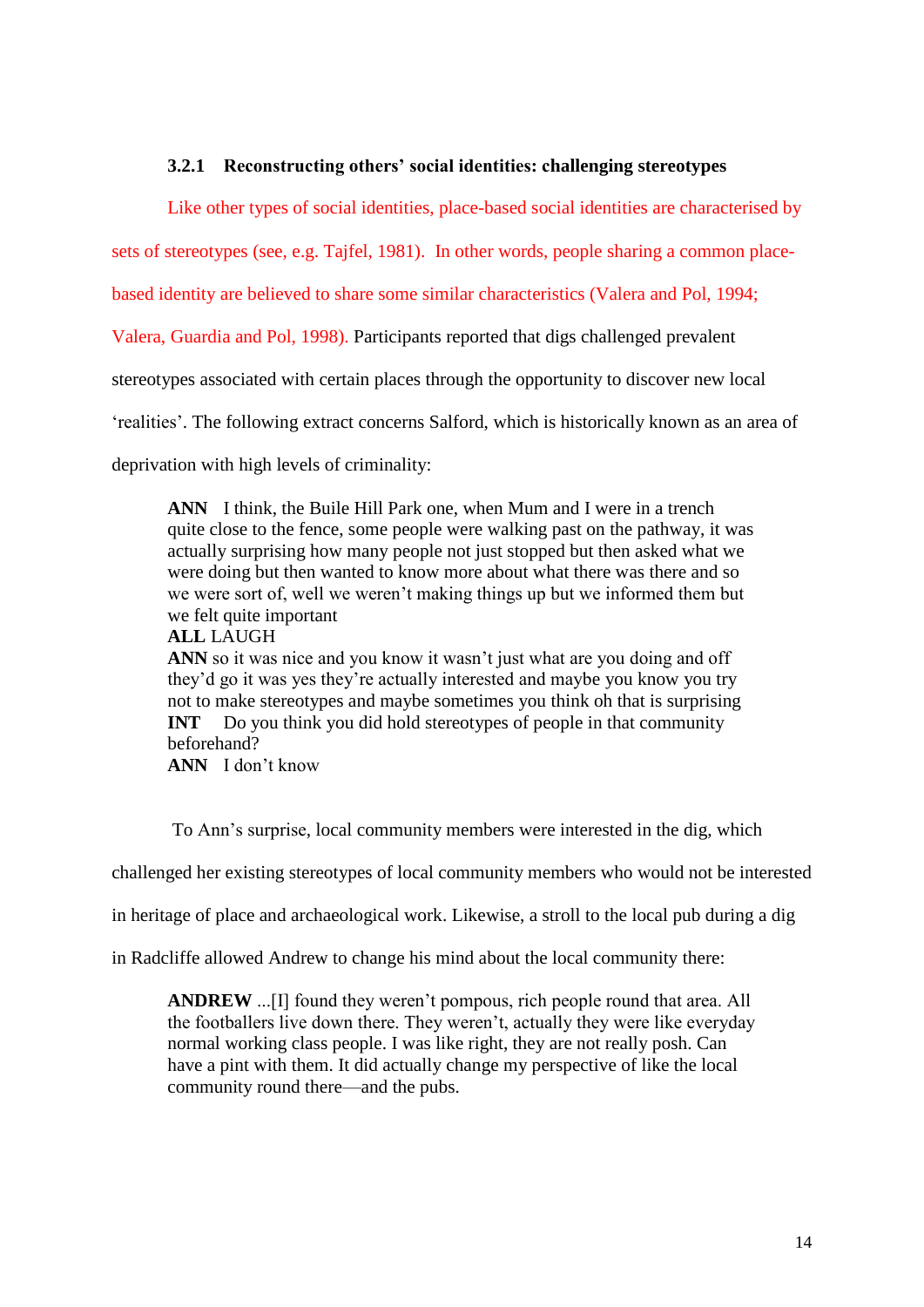These changed perceptions of local community members support intergroup relations theories suggesting that contact among members of different groups who hold negative views of each other can lead to improved intergroup relations (e.g. Brown & Hewstone, 2005; Pettigrew & Troop, 2006). Participating in the shared activities of archaeological digs generates contact opportunities between different groups, which participants reported as changing their perceptions of communities in place.

#### **3.2.2 Negotiating social identities:**

By taking part in digs, participants came together with other volunteers from different local areas through their shared interest and purpose. Therefore, people with different place identities (i.e. related to specific suburbs, or groups of streets) potentially came to see themselves as having a common identity of place:

**LUKE** Chadderton is in three wards, in Chadderton North where the dig was, there's probably 10 or 12 or more distinct communities who identify themselves as living in Herald Green or Chadderton Fold, Bear trees, Park estate you know Cathedral Road area and they think we are all right here and the rest are terrible so it's about coming together and for me there were people from everywhere

As Luke suggests, people in the area of Chadderton do not necessarily identify as all living in the same area, and there can potentially be tensions between different hyperlocal realities. This is in line with the theoretical model proposed by Valera and Pol, which proposes that – like social identities in Turner et al.'s (1987) self categorisation theory - urban identities work at different levels of abstraction, from 'home' to 'neighbourhood', to metropolitan area, to city, and so on. Furthermore, and in line with Dixon and Durrheim's (2000) claim concerning the inherent political construction of place identities, Luke identifies how the different micro communities can situate themselves as in-groups and out-groups via negative stereotypes of the other. The dig meant that local people from the micro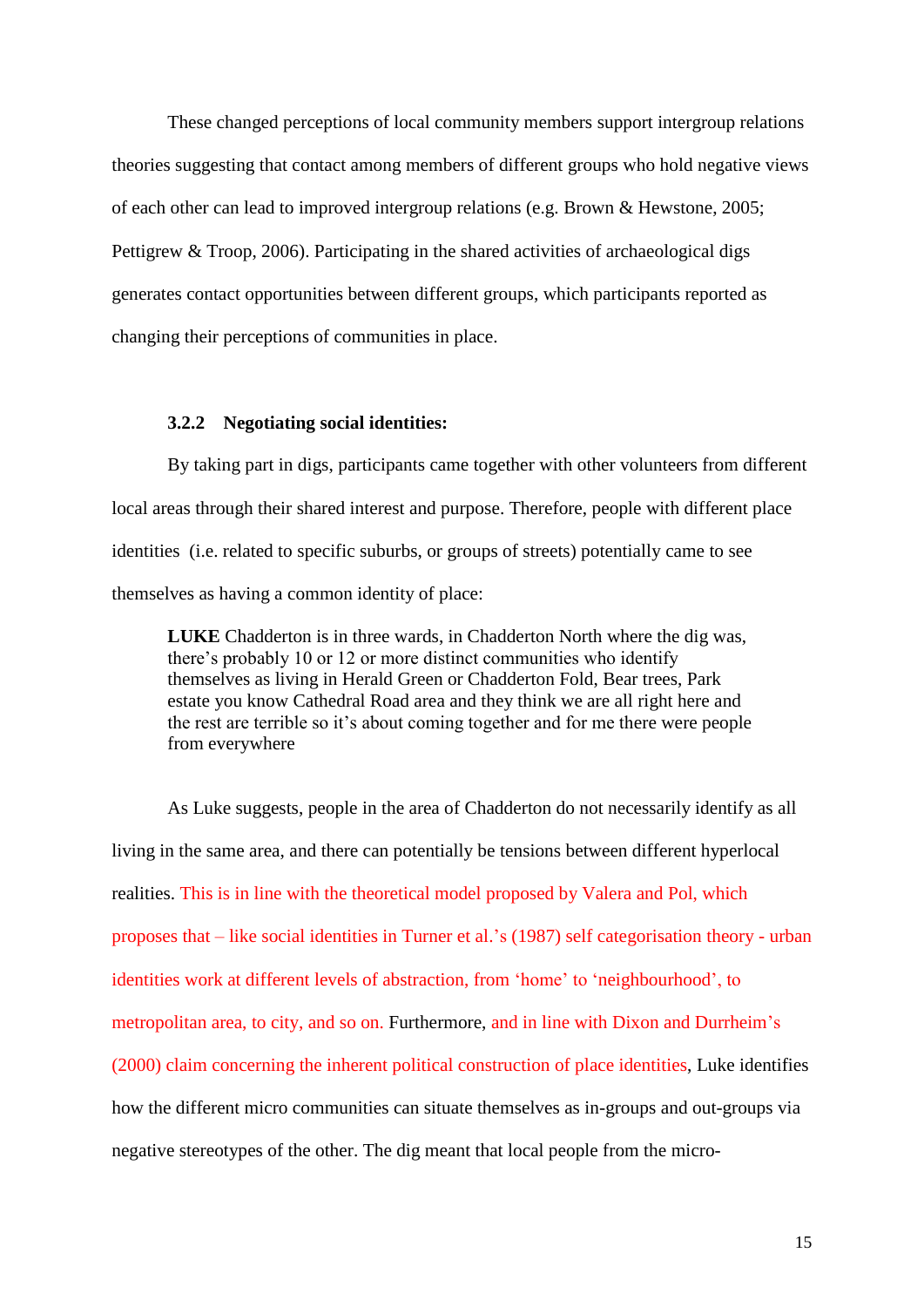communities came together, thus finding some common ground. What Luke describes fits into the common ingroup identity model (Gaertner, Dovidio, Anastasio, Bachman & Rust, 1993), which proposes that intergroup relations can be improved by encouraging groups to think of themselves as members of more inclusive, superordinate categories.

The benefit of recategorisation into common superordinate categories can be observed not only in terms of bringing members of various local communities together: dig volunteers also reported positive interactions with people from different ethnic groups. For example, Marina reports how the dig successfully engaged some members from local Asian communities:

**MARINA** But there was interest from the Asian community as well quite a few families came **INT** Was that surprising for you? **MARINA** Yes because we had been trying to get them into the park for a long long while but they did.. I mean there weren't a lot but there were a few that came you know there was an interest there.

While she mitigates the extent of their involvement ('I mean, there weren't a lot'), raising their involvement alone suggests that the presence of an archaeological dig exploring common local heritage brought people together in a way that previous attempts had not. The dig, therefore, allowed members of local communities to find some commonality. The common ingroup identity model suggests that groups should be encouraged to think of themselves as part of a larger, common group, and it appears that the digs – in a variety of ways – allow for members to engage more in their community and to start this process of developing some form of common ground.

# **3.2.3 We are the same, but different: dual identity and optimal distinctiveness**

The risk with the common identity model is that people feel their 'original' identity is being overlooked or denied. Local place identities risk being swallowed by superordinate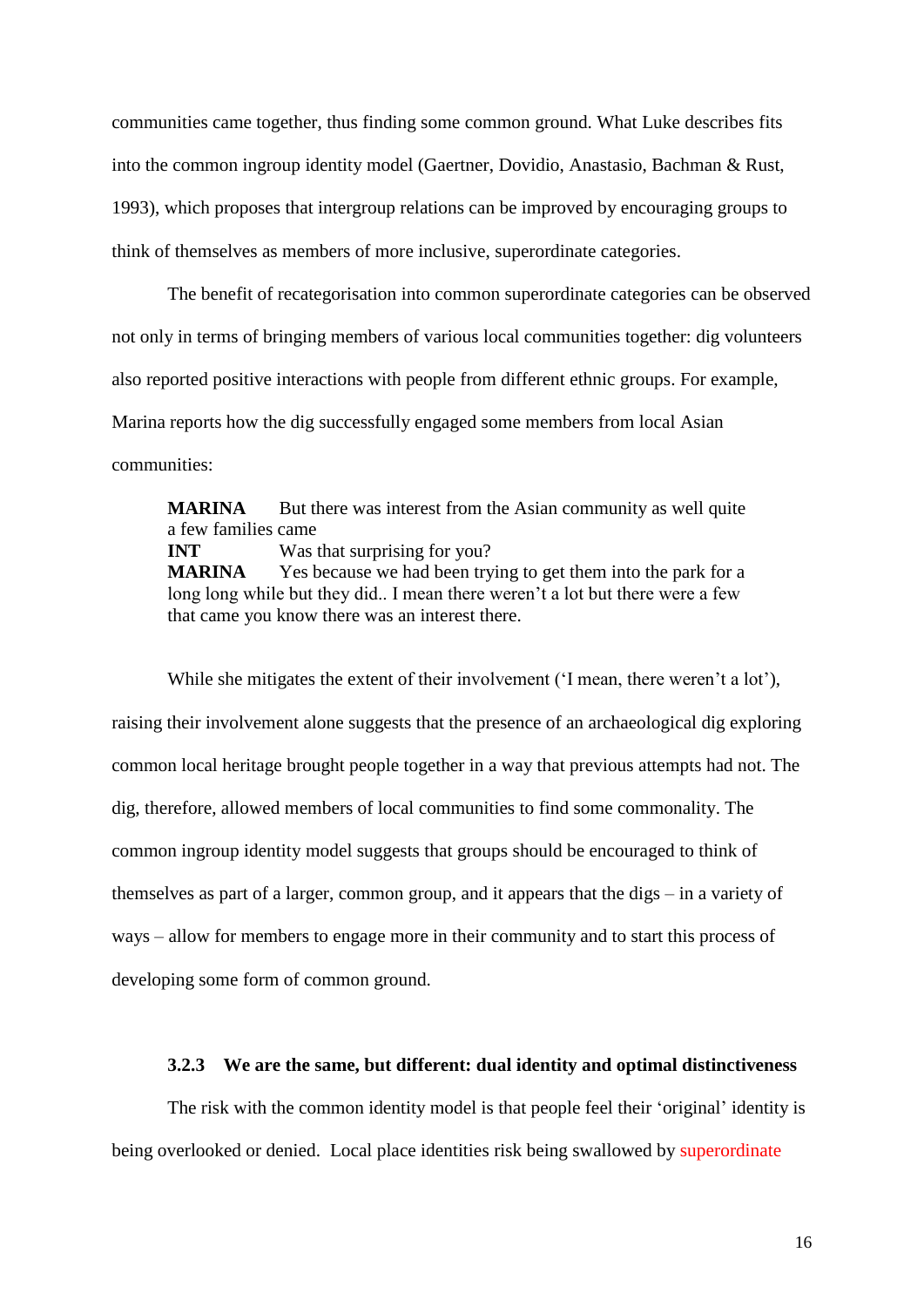categories (e.g. Greater Manchester). The dual identity model (Dovidio, Gaertner and Validsic, 1998) argues that one strategy would be to recognise an overarching shared identity while also maintaining a less inclusive, more specific one. In this way, harmonious relations between groups can be promoted.

While the digs promote a common identity, it is also evident that they allow for 'optimal distinctiveness' (Brewer, 1991) of more localised areas. As Jo describes below, within Greater Manchester there are a number of small local 'satellite' towns, which are often reported to rival each other in the struggle for distinctiveness:

**JO** [...] I think Stockport and some of the Greater Manchester cities and towns can be seen almost just as a satellite from Manchester and I think these local digs refocus it onto a local scale and you can see that actually there is a long history here and people from the community are actually getting their hands on that history and I think there is no better way to get an understanding and an appreciation of that

According to Jo, learning about local heritage through dig participation is a 'better' way to gain place distinctiveness, which can often be subsumed by the larger 'Greater Manchester' category. In this way, both the common identity of Greater Manchester and the more specific local identity (Stockport in Jo's case) can coexist and contribute to an individual's appreciation of the local area and nearby communities. The dual identity model supports Jo's argument in that the common identity of people from Stockport can be maintained, while also enabling the superordinate identity of 'Greater Manchester' to remain present and valued.

While the 'home dig' helps in the grounding of 'localness' to one's own place, participation in other digs allowed volunteers to gain a deeper appreciation of the heritage of nearby places:

**MARINA** I'd started with home, my home town which isn't my original hometown but Royton and then I'd heard you speak [another participant] he'd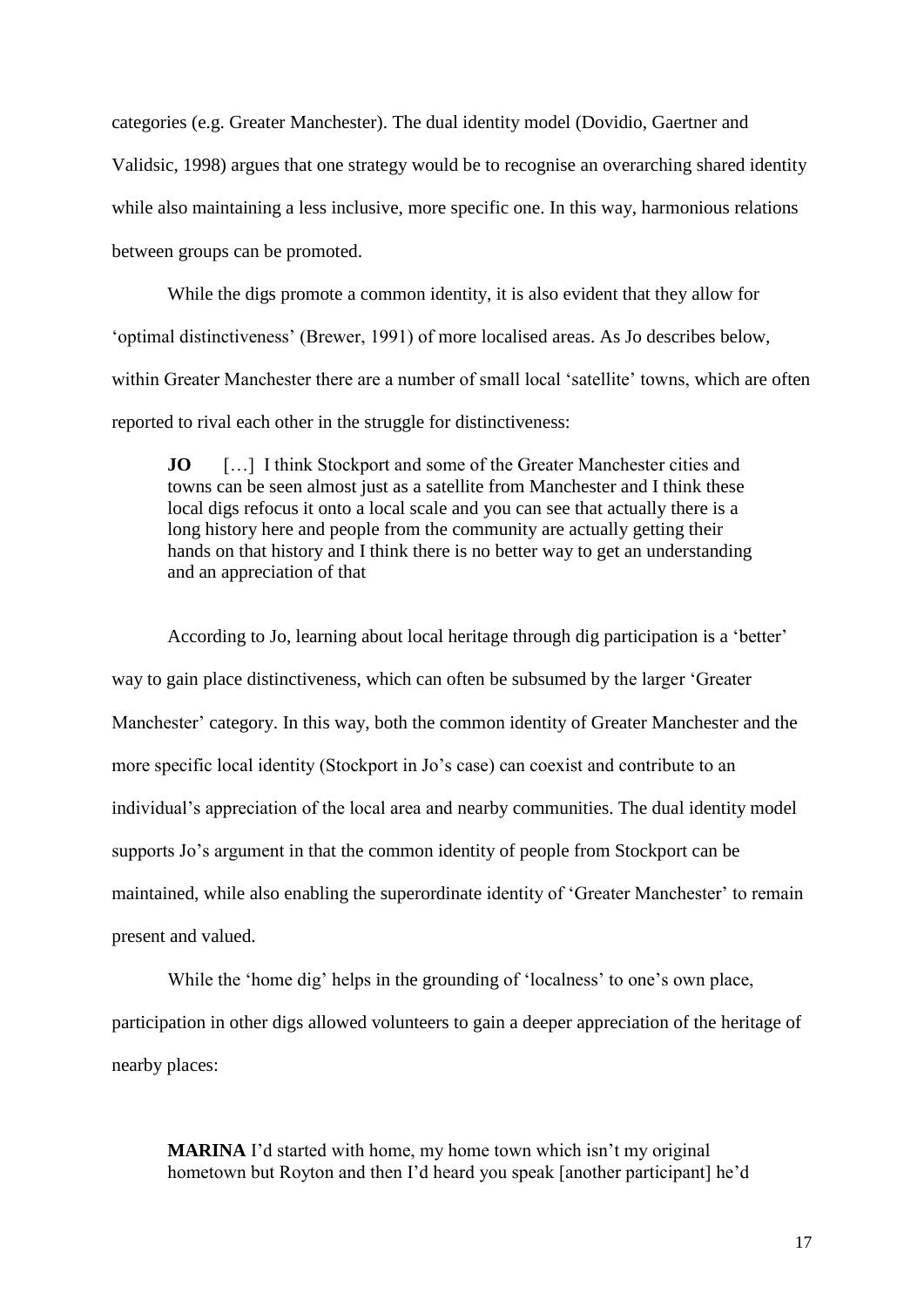come and spoken at our history society about the hall and about the lake and all the rest of it and then to get the opportunity to go and do the dig I realised that Royton and Chadderton have got a lot in common you know so like you're saying it's nice to know that you're Royton or you're Chadderton but it's nice to know that there's common ground as well and that there's Royton Hall, Chadderton Hall and its OK to be the same but different. You know there's nothing wrong in taking a big pride in Chadderton and taking a big pride in Royton

Marina explicitly states 'it's okay to be the same but different', which directly supports the dual identity model and the optimal distinctiveness theory (Brewer, 1991). Chadderton and Royton are different areas, but as Marina says, they have common ground. For Marina, the dig allowed for the exploration of the individual stories and the heritage associated with various local areas. In other words, the dig offered the opportunity to find common ground among different sites while also guaranteeing a distinctive identity to each local reality.

To conclude, participating in the digs encouraged a positive place-related social identity, that is: through working in the local area and interacting with other local members of the community, sharing stories and coming in contact with a variety of people in the broader local context, people articulate and define a sense of 'we' (i.e. the local community). This, in turn results in a greater respect for the local community and the shared spaces, as Jo describes below:

**JO** And I think it can breed almost like a respect, a greater respect for the community, and the place that they live and the place that they use. I mean a lot of these places are parks or places where people walk their dogs or its wasteland so there is probably some quite seedy stuff goes on in some of those and some quite naughty stuff goes on LAUGHS in these spaces but I think you know, I if they are involved in something like this […], it can really change the local community's attitude towards the space as it is when it is put back **[….]**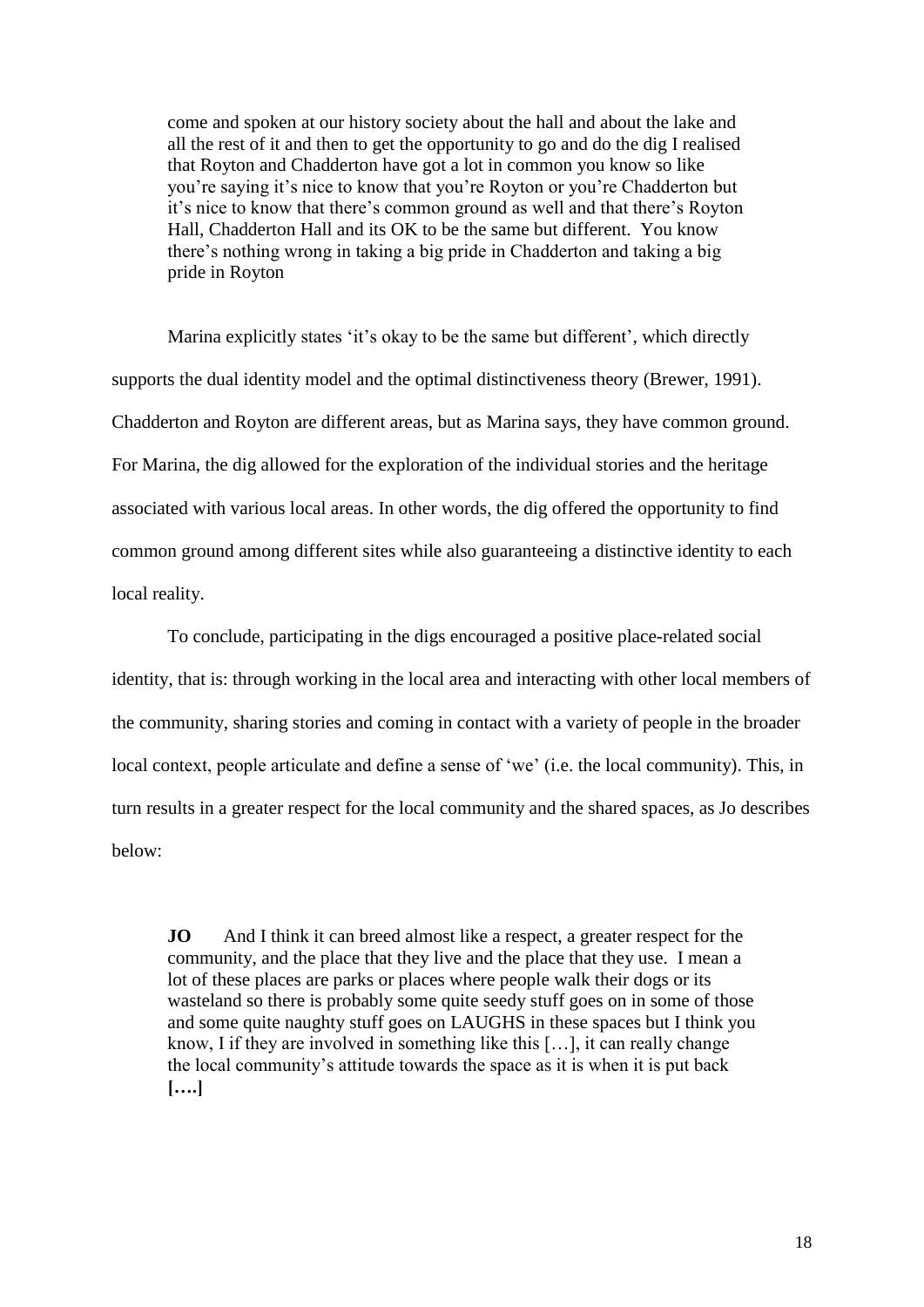#### **3. Conclusion**

This research has highlighted how community archaeological digs bring about intergroup dynamics that can be accounted for by adopting a social identity based approach to understanding intergroup relations. As such, this paper bridges the theoretical work of place based social identity (Valera & Pol, 1994) and the political and symbolic dimensions of place identity (Dixon & Durrheim, 2000).

Insights from the focus groups suggest that the boundaries of place and what it means to be 'local' are continuously negotiated. By participating in the dig, participants moved from the personal to a more social (community based) account of local history and heritage. Digs create opportunities for place-based history and heritage storytelling, which facilitated connections to both place and community. This in turn enabled participants to move from 'my' place to 'our' place. At the personal level, people might not strongly identify with the local area but by interacting with other members of the community and learning about local heritage, they can establish a sense of belonging. Participants also emphasised the importance of the 'home dig', illustrating how heritage in place can strengthen an individual's connection to community through the emergence of place-based social identities.

It is important to acknowledge that the findings here represent the voices of dig volunteers who have a vested interest in archaeological digs in their local areas, often at more than one site. If we take the position that talk is action orientated (Dixon & Durrheim, 2000), what participants said about community digs is located within, and dependent upon their participation in community digs. Further research could therefore explore the perspectives of those living close to dig sites but who chose not to volunteer in the digs directly. Further research could also determine if participation in community archaeological projects is perceived as available to all. This would enable a wider understanding of the importance of

19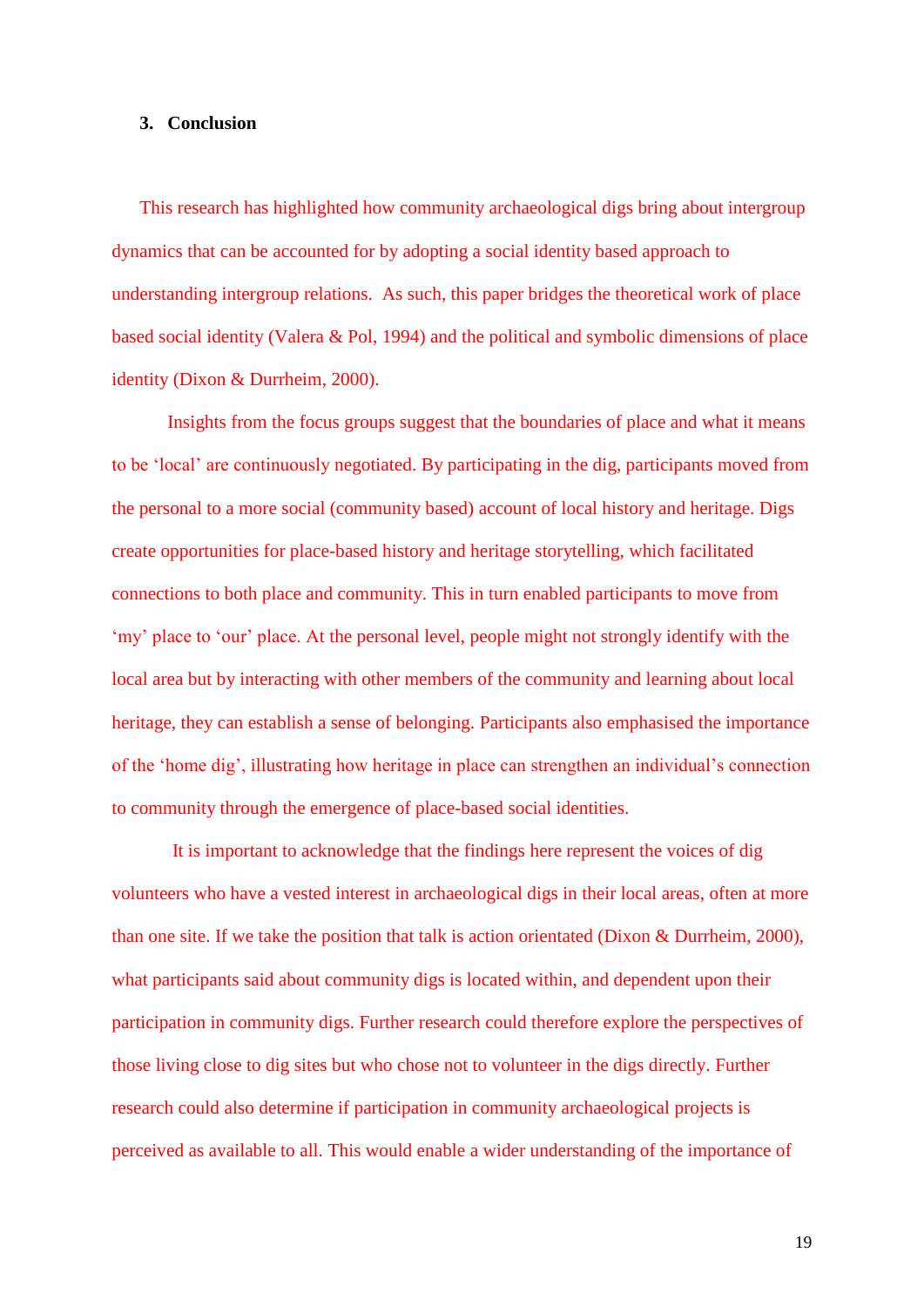heritage for a wider range of people who reside where community archaeological projects take place.

Identity in relation to place remains salient within contemporary times of greater movement, mobility, and migration patterns. Shared community activities provide opportunities for 'locals' and 'incomers' to weave themselves into place and gain a sense of belonging. Archaeological digs enhance this through a focus on heritage and the environmental past of place as relevant to the present. Many intergroup conflicts arise from territorial issues and community archaeology may offer ways to shape intergroup relations through a shared exploration of the past. As such, local authorities, community organisations and governments should seek to support community archaeology initiatives to strengthen ties to place and manage existing and emerging intergroup relations within local communities.

# **4. References**

.

- Ashmore, W. and Knapp, A. B. (Eds.) (1999). *Archaeologies of landscape: contemporary perspectives*. Oxford: Blackwell.
- Arthur, S., & Nazroo, J. (2003). Designing fieldwork strategies and materials. In J. Ritchie & J. Lewis (eds). *Qualitative research practice: A guide for social science students and researchers.* (pp. 109-137). London: Sage.
- Bonaiuto, M., Breakwell, G. M., & Cano, I. (1996). Identity processes and environmental threat: The effects of nationalism and local identity upon perception of beach pollution. *Journal of Community & Applied Social Psychology*, *6*(3), 157-175.
- Braun, V., & Clarke, V. (2006). Using thematic analysis in psychology. *Qualitative Research in Psychology*, *3*(2), 77-101.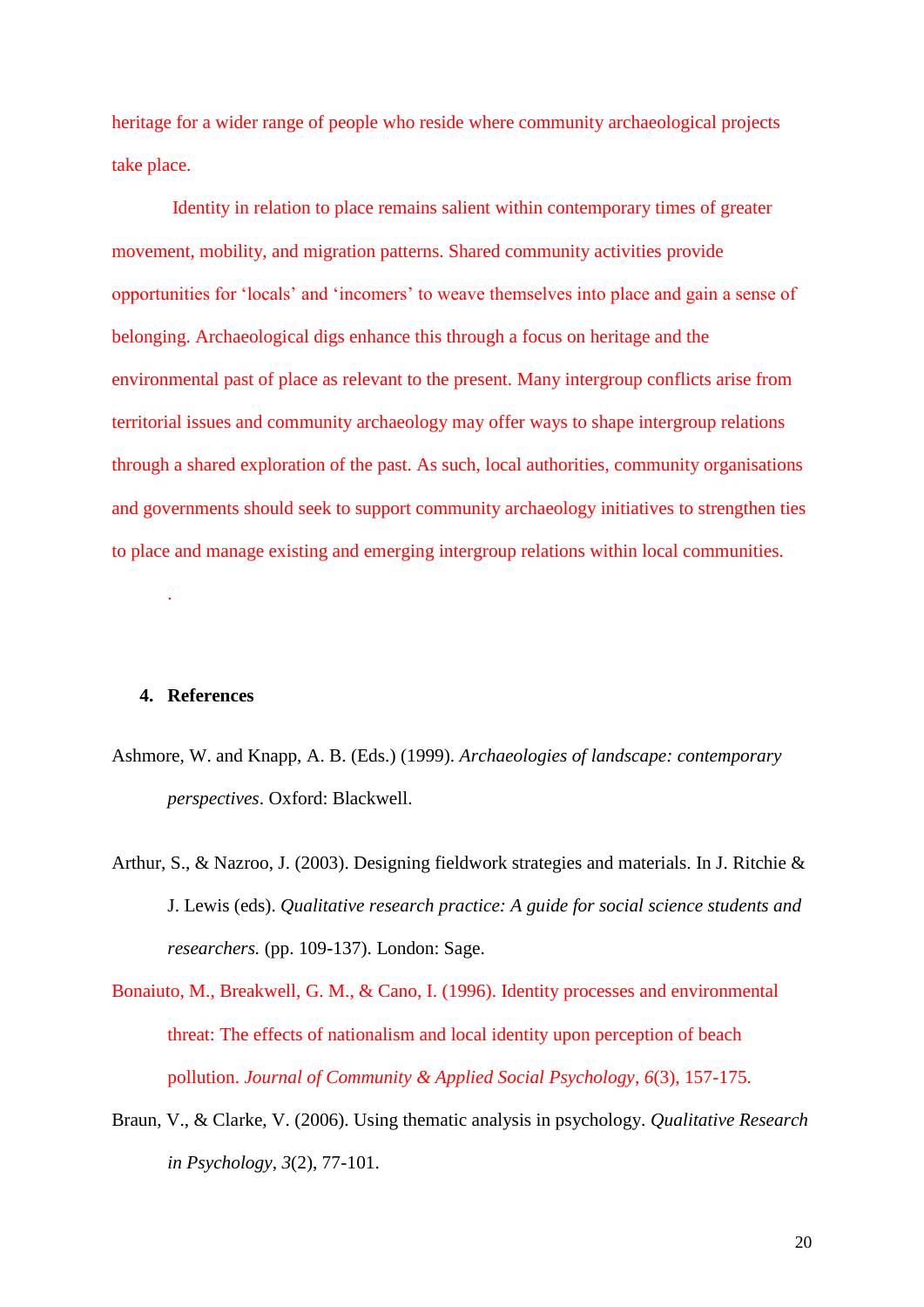- Braun, V. & Clarke, V. (2013). *Successful qualitative research: A practical guide for beginners.* London: Sage Publications.
- Brewer, M. B. (1991). The social self: On being the same and different at the same time. *Personality and Social Psychology Bulletin*, 17(5), 475-482.
- British Psychological Society (2009) Code of Human research Ethics. Available online at: http://www.bps.org.uk/sites/default/files/documents/code\_of\_human\_research\_ethics. pdf [Accessed Jan, 11 2013]

Brown, R. (2000). *Group Processes: Dynamics within and Between Groups.* London: Wyley.

- Brown, R., & Hewstone, M. (2005). An integrative theory of intergroup contact. *Advances in Experimental Social Psychology*, 37, 255-343.
- Chirikure, S., & Pwiti, G. (2008). Community involvement in archaeology and cultural heritage management. *Current Anthropology*, 49(3), 467-485.
- Clarke, V., Braun, V., & Hayfield, N. (2015). Thematic analysis. In J.A.Smith (ed). *Qualitative Psychology: A practical guide to research methods* (3<sup>rd</sup> edition). (pp. 222-248). London: Sage Publications.
- Di Masso, A., Dixon, J., & Pol, E. (2011). On the contested nature of place:'Figuera's Well', 'The Hole of Shame'and the ideological struggle over public space in Barcelona. *Journal of environmental psychology*, *31*(3), 231-244.
- Dixon, J., & Durrheim, K. (2000). Displacing place-identity: a discursive approach to locating self and other. *British journal of social psychology*, *39*(1), 27-44.
- Dovidio, J. F., Gaertner, S. L., & Validzic, A. (1998). Intergroup bias: status, differentiation, and a common in-group identity. *Journal of Personality and Social Psychology*, 75(1), 109-120.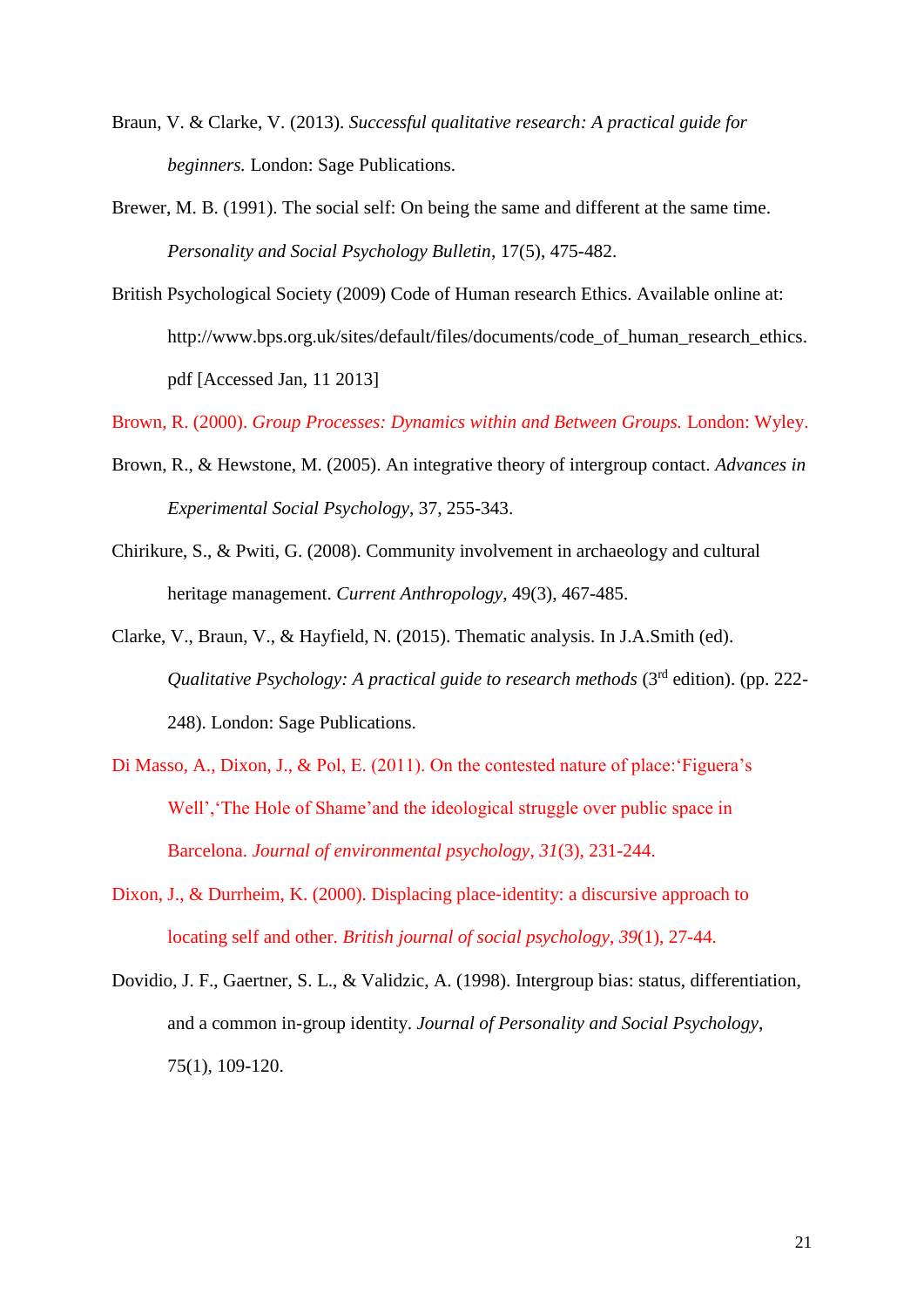Gaertner, S. L., Dovidio, J. F., Anastasio, P. A., Bachman, B. A., & Rust, M. C. (1993). The Common Ingroup Identity Model: Recategorization and the reduction of intergroup bias. *European Review of Social Psychology*, 4, 1-26.

Graham, H., Mason, R., & Newman, A. (2009). Historic environment, sense of place, and social capital. Available online at [http://eprints.soton.ac.uk/182155/1/Historic\\_Environment,\\_Sense\\_of\\_Place\\_and\\_Soci](http://eprints.soton.ac.uk/182155/1/Historic_Environment,_Sense_of_Place_and_Social_Capital_Lit_Review.pdf) [al\\_Capital\\_Lit\\_Review.pdf](http://eprints.soton.ac.uk/182155/1/Historic_Environment,_Sense_of_Place_and_Social_Capital_Lit_Review.pdf) [retrieved 23/06/2014]

Gutting, D. (1996). Narative identity and residential history. *Area, 28,* 482-490.

Hsieh, H. F., & Shannon, S. E. (2005). Three approaches to qualitative content

analysis. *Qualitative Health Research*, *15*(9), 1277-1288.

Krueger, R. A. (2009). *Focus groups: A practical guide for applied research*. London: Sage.

Lalli, M. (1988). Urban identity. In *Environmental social psychology* (pp. 303-311). Springer Netherlands.

- Lewicka, M. (2008). Place attachment, place identity, and place memory: Restoring the forgotten city past. *Journal of Environmental Psychology*, *28*(3), 209-231.
- Low, S. M., & Altman, I. (1992). Place attachment: A conceptual enquiry. In: I. Altman and S.M. Low (eds) *Place attachment* (pp. 1-12). New York: Premium Press.
- Manzo, L. C., & Perkins, D. D. (2006). Finding common ground: The importance of place attachment to community participation and planning. *Journal of Planning Literature*, 20(4), 335-350.

McGimsey, C. R., III. (1972). *Public archaeology*. New York: Seminar Press.

- Osborne, B.S. (2001) *Landscapes, Memory, Monuments, and Commemoration: Putting Identity in Its Place.* Available online at:<http://www.metropolis.net/> [Accessed Jan 11, 2013]
- Pettigrew, T. F., & Tropp, L. R. (2006). A meta-analytic test of intergroup contact theory. *Journal of Personality and Social Psychology*, *90*(5), 751.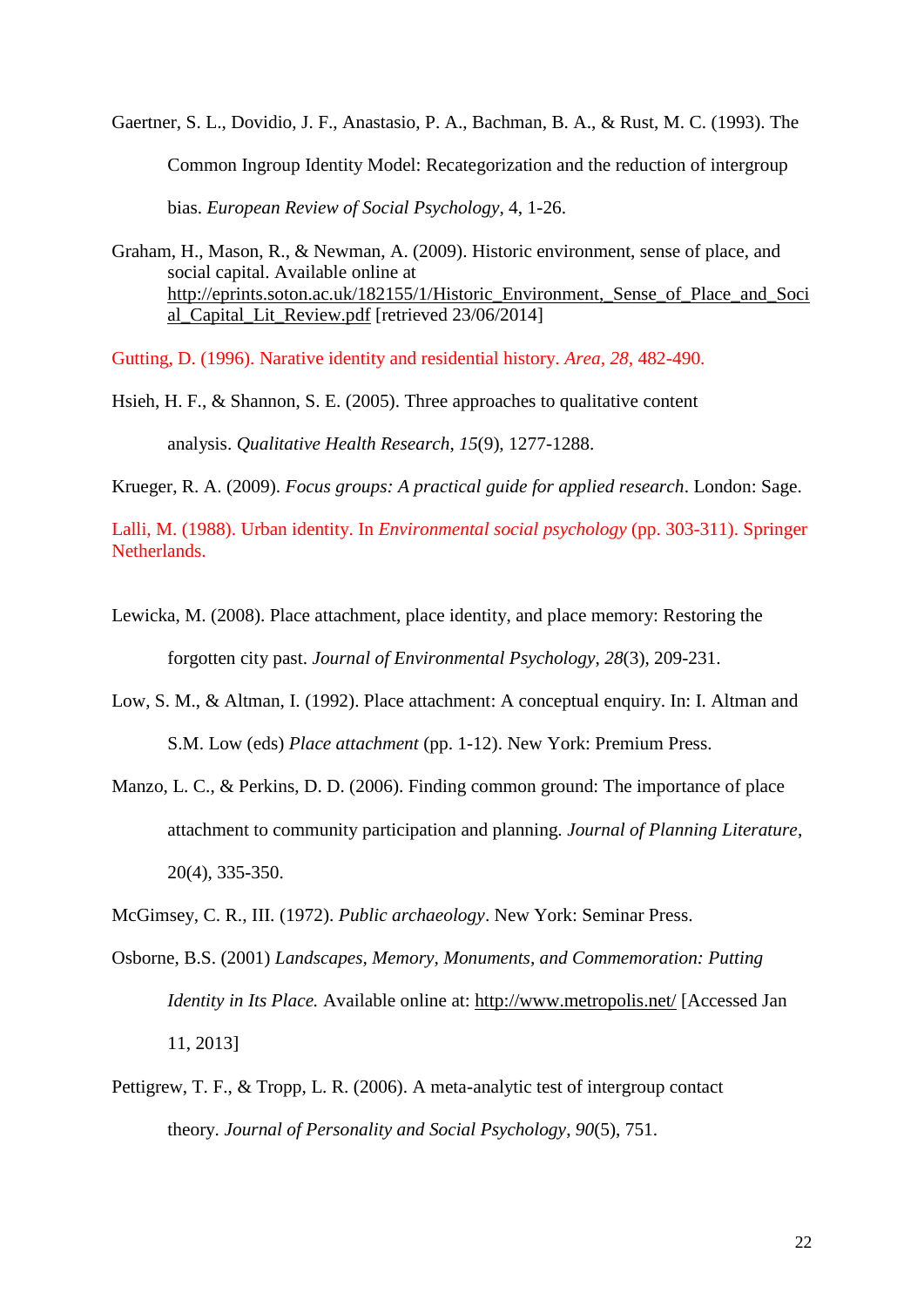- Proshansky, H. M., Fabian, A. K., & Kaminoff, R. (1983). Place-identity: Physical world socialization of the self. *Journal of environmental psychology*, 3(1), 57-83.
- Tajfel, H. (1981). *Human groups and social categories: Studies in social psychology*. CUP Archive.
- Tajfel, H., & Turner, J. C. (1979). An integrative theory of intergroup conflict*. The Social Psychology of Intergroup Relations*, 33(47), 74.
- Tajfel, H., & Wilkes, A.L. (1963). Classification and quantitative judgment. *British Journal of Psychology*, 54, 101-1 14.
- Tuan, Y.F. (1991). Language and the making of place: A narrative-descriptive approach. *Annals of the Association of American Geographers, 81,* 684-696.
- Turner, J. C., Hogg, M. A., Oakes, P. J., Reicher, S. D., & Wetherell, M. S. (1987). *Rediscovering the social group: A self-categorization theory*. Basil Blackwell.
- Twigger-Ross, C. L., & Uzzell, D. L. (1996). Place and identity processes. *Journal of Environmental Psychology*, *16*(3), 205-220.
- Valera, S., & Pol, E. (1994). El concepto de identidad social urbana: una aproximación entre la psicología social y la psicología ambiental. *Anuario de psicología/The UB Journal of psychology*, (62), 5-24.
- Valera, S., Guàrdia, J., & Pol, E. (1998). A study of the symbolic aspects of space using nonquantitative techniques of analysis. *Quality and Quantity*,*32*(4), 367-381.
- Wilkinson, S. (2015). Focus groups. In J.A.Smith (ed). *Qualitative Psychology: A practical guide to research methods* (3rd edition). (pp. 199-221). London: Sage Publications.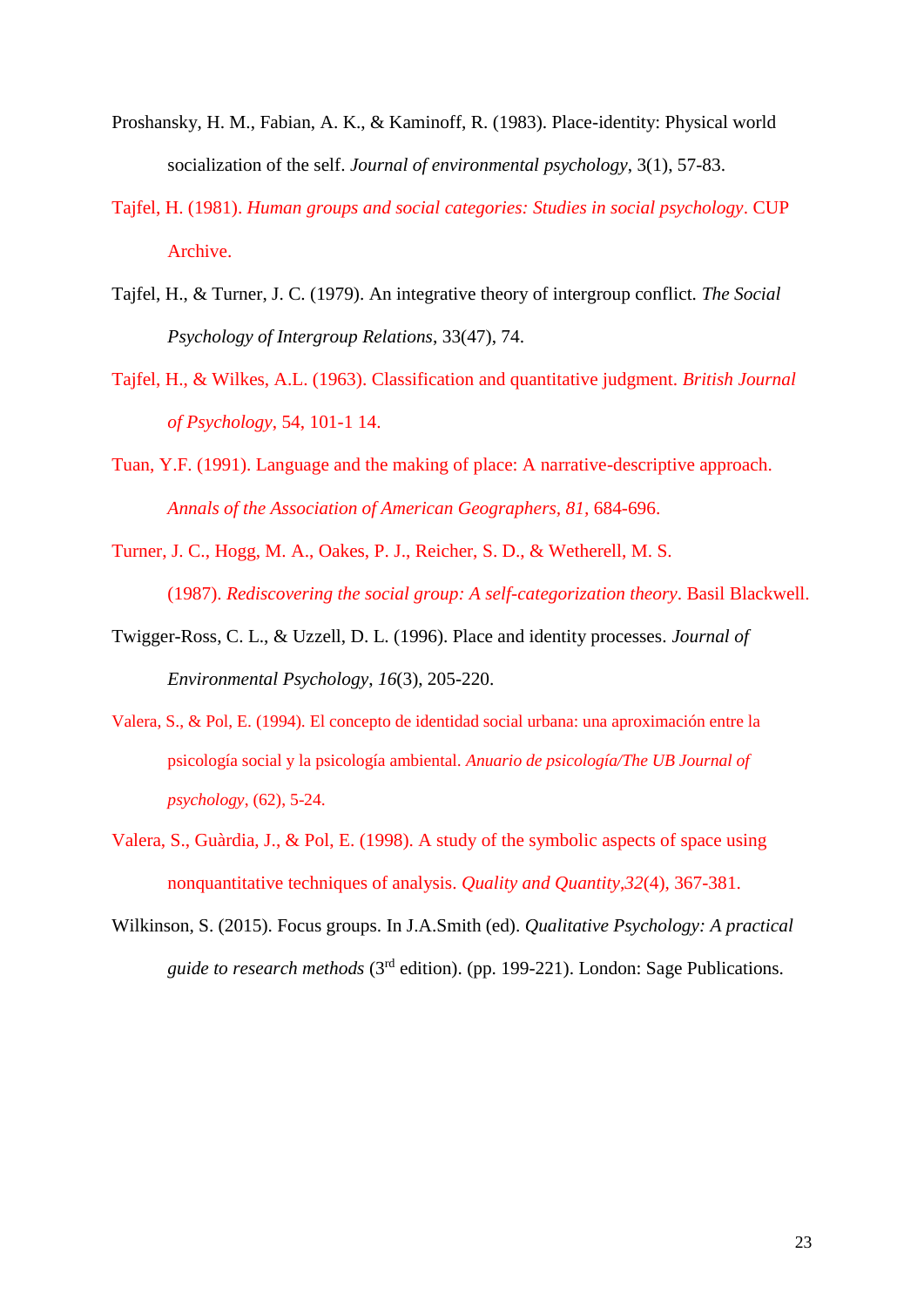# **Table 1 Sample characteristics**

| <b>Focus Group</b> | <b>Participants</b> | Age       | <b>Gender</b>    | <b>Occupational status</b> |
|--------------------|---------------------|-----------|------------------|----------------------------|
| <b>Location</b>    | N                   |           |                  |                            |
| Radcliffe          | 6                   | $17 - 25$ | M                | Student                    |
|                    |                     | $17 - 25$ | $\overline{F}$   | Student                    |
|                    |                     | $41 - 60$ | M                | Employed                   |
|                    |                     | 61-80     | $\mathbf M$      | Retired                    |
|                    |                     | 61-80     | $\overline{F}$   | Retired                    |
|                    |                     | 61-80     | M                | Retired                    |
| Manchester         | 4                   | $17 - 25$ | M                | Student                    |
|                    |                     | 61-80     | $\boldsymbol{F}$ | Retired                    |
|                    |                     | 61-80     | $\overline{F}$   | Retired                    |
|                    |                     | 61-80     | $\mathbf M$      | Employed                   |
| Salford            | 4                   | $17 - 25$ | $\overline{F}$   | Student                    |
|                    |                     | $41 - 60$ | $\overline{F}$   | P/t Employed               |
|                    |                     | 61-80     | M                | P/t Employed               |
|                    |                     | 61-80     | M                | Retired                    |
| Stockport          | 5                   | 26-40     | $\mathbf{F}$     | Employed                   |
|                    |                     | $41 - 60$ | $\overline{F}$   | Employed                   |
|                    |                     | $41 - 60$ | M                | Employed                   |
|                    |                     | $41 - 60$ | $\mathbf{F}$     | Student                    |
|                    |                     | 61-80     | $\mathbf{F}$     | retired                    |
| Chadderton         | 5                   | $41 - 60$ | $\overline{F}$   | Employed                   |
|                    |                     | $41 - 60$ | $\overline{F}$   | P/t employed               |
|                    |                     | $41 - 60$ | M                | Retired                    |
|                    |                     | 61-80     | M                | Retired                    |
|                    |                     | 61-80     | $\mathbf{F}$     | Retired                    |